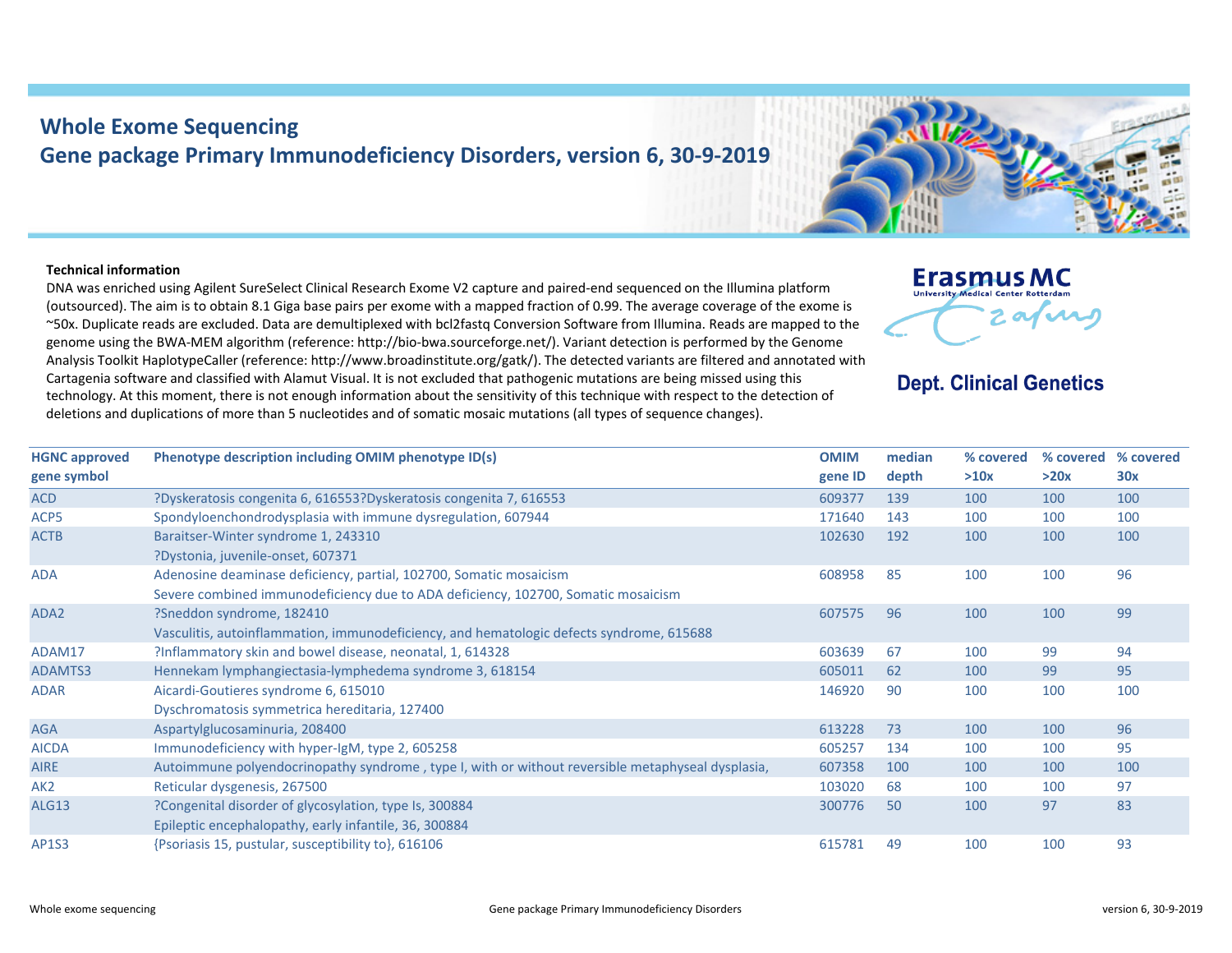| <b>HGNC approved</b> | Phenotype description including OMIM phenotype ID(s)                                                       | <b>OMIM</b> | median | % covered | % covered % covered |     |
|----------------------|------------------------------------------------------------------------------------------------------------|-------------|--------|-----------|---------------------|-----|
| gene symbol          |                                                                                                            | gene ID     | depth  | >10x      | >20x                | 30x |
| AP3B1                | Hermansky-Pudlak syndrome 2, 608233                                                                        | 603401      | 66     | 100       | 98                  | 87  |
| AP3D1                | ?Hermansky-Pudlak syndrome 10, 617050                                                                      | 607246      | 103    | 99        | 98                  | 97  |
| APOL1                | {End-stage renal disease, nondiabetic, susceptibility to}, 612551                                          | 603743      | 113    | 100       | 100                 | 100 |
|                      | {Glomerulosclerosis, focal segmental, 4, susceptibility to}, 612551                                        |             |        |           |                     |     |
| ARHGEF1              | ?Immunodeficiency 62, 618459                                                                               | 601855      | 97     | 100       | 100                 | 98  |
| ARPC1B               | Platelet abnormalities with eosinophilia and immune-mediated inflammatory disease, 617718                  | 604223      | 107    | 100       | 100                 | 100 |
| ATM                  | Ataxia-telangiectasia, 208900                                                                              | 607585      | 75     | 100       | 99                  | 95  |
|                      | {Breast cancer, susceptibility to}, 114480                                                                 |             |        |           |                     |     |
|                      | Lymphoma, B-cell non-Hodgkin, somatic                                                                      |             |        |           |                     |     |
|                      | Lymphoma, mantle cell, somatic                                                                             |             |        |           |                     |     |
|                      | T-cell prolymphocytic leukemia, somatic                                                                    |             |        |           |                     |     |
| ATP6AP1              | Immunodeficiency 47, 300972                                                                                | 300197      | 76     | 100       | 99                  | 95  |
| B <sub>2</sub> M     | ?Amyloidosis, familial visceral, 105200                                                                    | 109700      | 94     | 100       | 100                 | 100 |
|                      | Immunodeficiency 43, 241600                                                                                |             |        |           |                     |     |
| BACH <sub>2</sub>    | Immunodeficiency 60, 618394                                                                                | 605394      | 118    | 100       | 100                 | 100 |
| <b>BCL10</b>         | ?Immunodeficiency 37, 616098                                                                               | 603517      | 66     | 100       | 100                 | 96  |
|                      | Lymphoma, MALT, somatic, 137245                                                                            |             |        |           |                     |     |
|                      | {Lymphoma, follicular, somatic}, 605027                                                                    |             |        |           |                     |     |
|                      | {Male germ cell tumor, somatic}, 273300                                                                    |             |        |           |                     |     |
|                      | {Mesothelioma, somatic}, 156240                                                                            |             |        |           |                     |     |
|                      | {Sezary syndrome, somatic}                                                                                 |             |        |           |                     |     |
| BCL11B               | Immunodeficiency 49, 617237                                                                                | 606558      | 106    | 100       | 97                  | 92  |
|                      | Intellectual developmental disorder with dysmorphic facies, speech delay, and T-cell abnormalities, 618092 |             |        |           |                     |     |
| <b>BLK</b>           | Maturity-onset diabetes of the young, type 11, 613375                                                      | 191305      | 113    | 100       | 100                 | 100 |
| <b>BLM</b>           | Bloom syndrome, 210900                                                                                     | 604610      | 82     | 100       | 100                 | 96  |
| <b>BLNK</b>          | ?Agammaglobulinemia 4, 613502                                                                              | 604515      | 60     | 100       | 98                  | 88  |
| BLOC1S6              | ?Hermansky-pudlak syndrome 9, 614171                                                                       | 604310      | 46     | 100       | 100                 | 84  |
| <b>BTK</b>           | Agammaglobulinemia 1, 300755                                                                               | 300300      | 50     | 100       | 98                  | 83  |
|                      | Isolated growth hormone deficiency, type III, with agammaglobulinemia, 307200                              |             |        |           |                     |     |
| C <sub>1</sub> QA    | C1q deficiency, 613652                                                                                     | 120550      | 155    | 100       | 100                 | 100 |
| C <sub>1QB</sub>     | C1q deficiency, 613652                                                                                     | 120570      | 121    | 100       | 100                 | 100 |
| C <sub>1</sub> QC    | C1q deficiency, 613652                                                                                     | 120575      | 150    | 100       | 100                 | 100 |
| C1S                  | C1s deficiency, 613783                                                                                     | 120580      | 96     | 100       | 100                 | 98  |
|                      | Ehlers-Danlos syndrome, periodontal type, 2, 617174                                                        |             |        |           |                     |     |
| C <sub>2</sub>       | C2 deficiency, 217000                                                                                      | 613927      | 106    | 100       | 100                 | 100 |
|                      | {Macular degeneration, age-related, 14, reduced risk of}, 615489                                           |             |        |           |                     |     |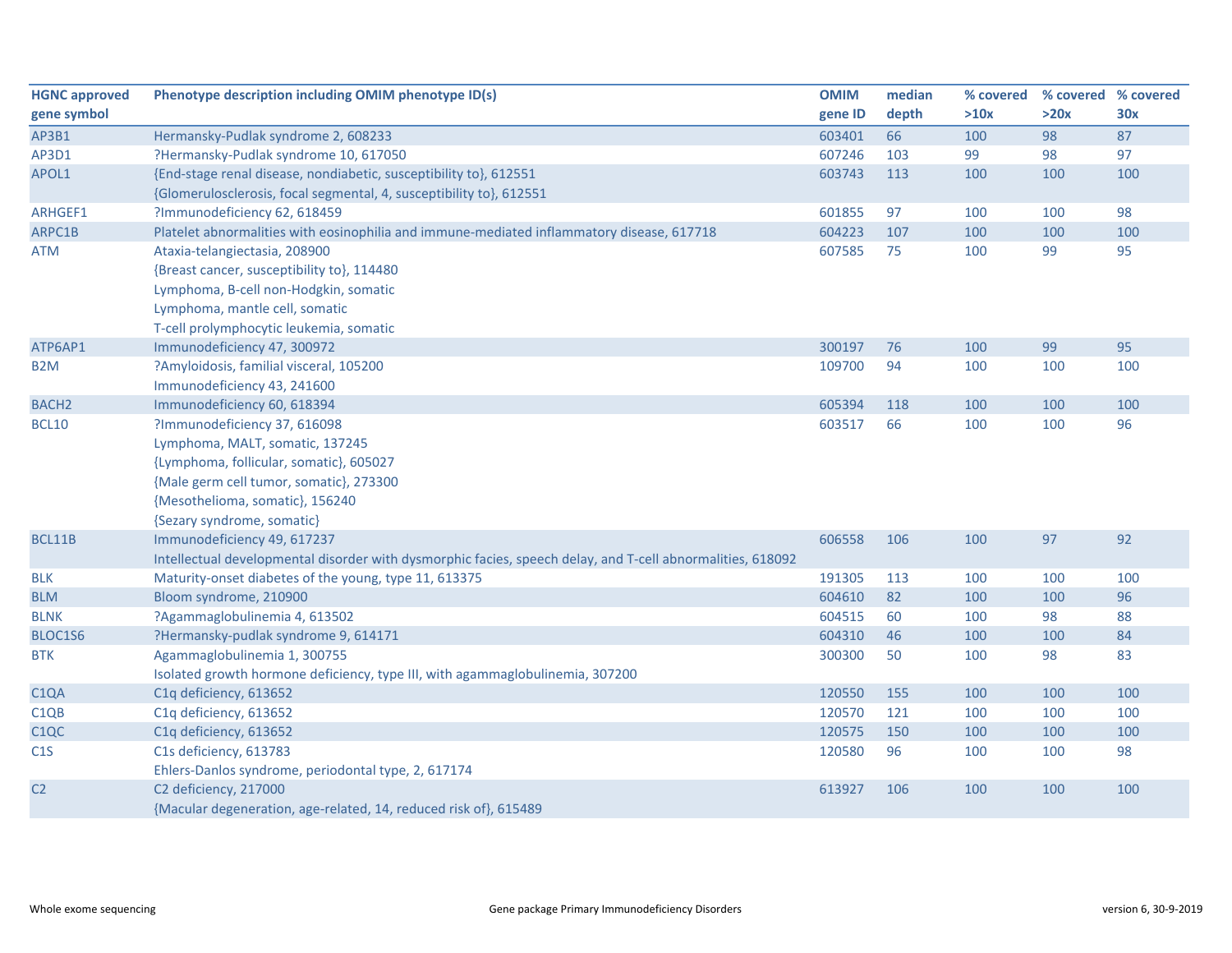| <b>HGNC approved</b> | Phenotype description including OMIM phenotype ID(s)                | <b>OMIM</b> | median | % covered | % covered % covered |     |
|----------------------|---------------------------------------------------------------------|-------------|--------|-----------|---------------------|-----|
| gene symbol          |                                                                     | gene ID     | depth  | >10x      | >20x                | 30x |
| C <sub>3</sub>       | C3 deficiency, 613779                                               | 120700      | 127    | 100       | 100                 | 99  |
|                      | {Hemolytic uremic syndrome, atypical, susceptibility to, 5}, 612925 |             |        |           |                     |     |
|                      | {Macular degeneration, age-related, 9}, 611378                      |             |        |           |                     |     |
| C <sub>5</sub>       | C5 deficiency, 609536                                               | 120900      | 72     | 100       | 98                  | 94  |
|                      | [Eculizumab, poor response to], 615749                              |             |        |           |                     |     |
| C <sub>6</sub>       | C6 deficiency, 612446                                               | 217050      | 65     | 100       | 99                  | 94  |
|                      | Combined C6/C7 deficiency                                           |             |        |           |                     |     |
| C7                   | C7 deficiency, 610102                                               | 217070      | 79     | 100       | 99                  | 96  |
| C8A                  | C8 deficiency, type I, 613790                                       | 120950      | 69     | 100       | 100                 | 98  |
| C8B                  | C8 deficiency, type II, 613789                                      | 120960      | 100    | 100       | 100                 | 98  |
| C8G                  | No OMIM phenotype                                                   | 120930      | 151    | 100       | 100                 | 100 |
| C9                   | C9 deficiency, 613825                                               | 120940      | 66     | 100       | 100                 | 97  |
|                      | {Macular degeneration, age-related, 15, susceptibility to}, 615591  |             |        |           |                     |     |
| CA <sub>2</sub>      | Osteopetrosis 3, with renal tubular acidosis, 259730                | 611492      | 99     | 100       | 100                 | 100 |
| CARD11               | B-cell expansion with NFKB and T-cell anergy, 616452                | 607210      | 108    | 100       | 100                 | 99  |
|                      | Immunodeficiency 11A, 615206                                        |             |        |           |                     |     |
|                      | Immunodeficiency 11B with atopic dermatitis, 617638                 |             |        |           |                     |     |
| CARD14               | Pityriasis rubra pilaris, 173200                                    | 607211      | 112    | 100       | 99                  | 99  |
|                      | Psoriasis 2, 602723                                                 |             |        |           |                     |     |
| CARD9                | Candidiasis, familial, 2, 212050                                    | 607212      | 122    | 100       | 100                 | 99  |
| <b>CARMIL2</b>       | Immunodeficiency 58, 618131                                         | 610859      | 125    | 100       | 96                  | 94  |
| CASP10               | Autoimmune lymphoproliferative syndrome, type II, 603909            | 601762      | 75     | 100       | 100                 | 97  |
|                      | Gastric cancer, somatic, 613659                                     |             |        |           |                     |     |
|                      | Lymphoma, non-Hodgkin, somatic, 605027                              |             |        |           |                     |     |
| CASP8                | ?Autoimmune lymphoproliferative syndrome, type IIB, 607271          | 601763      | 87     | 100       | 100                 | 100 |
|                      | {Breast cancer, protection against}, 114480                         |             |        |           |                     |     |
|                      | Hepatocellular carcinoma, somatic, 114550                           |             |        |           |                     |     |
|                      | {Lung cancer, protection against}, 211980                           |             |        |           |                     |     |
| CAVIN1               | Lipodystrophy, congenital generalized, type 4, 613327               | 603198      | 172    | 100       | 100                 | 100 |
| CCBE1                | Hennekam lymphangiectasia-lymphedema syndrome 1, 235510             | 612753      | 87     | 100       | 99                  | 95  |
| <b>CD19</b>          | Immunodeficiency, common variable, 3, 613493                        | 107265      | 107    | 100       | 100                 | 99  |
| CD247                | ?Immunodeficiency 25, 610163                                        | 186780      | 74     | 100       | 100                 | 100 |
| <b>CD27</b>          | Lymphoproliferative syndrome 2, 615122                              | 186711      | 95     | 100       | 100                 | 100 |
| CD3D                 | Immunodeficiency 19, 615617                                         | 186790      | 100    | 100       | 100                 | 99  |
| CD3E                 | Immunodeficiency 18, 615615                                         | 186830      | 113    | 100       | 100                 | 100 |
|                      | Immunodeficiency 18, SCID variant, 615615                           |             |        |           |                     |     |
| CD3G                 | Immunodeficiency 17, CD3 gamma deficient, 615607                    | 186740      | 76     | 100       | 100                 | 99  |
| <b>CD40</b>          | Immunodeficiency with hyper-IgM, type 3, 606843                     | 109535      | 104    | 100       | 100                 | 100 |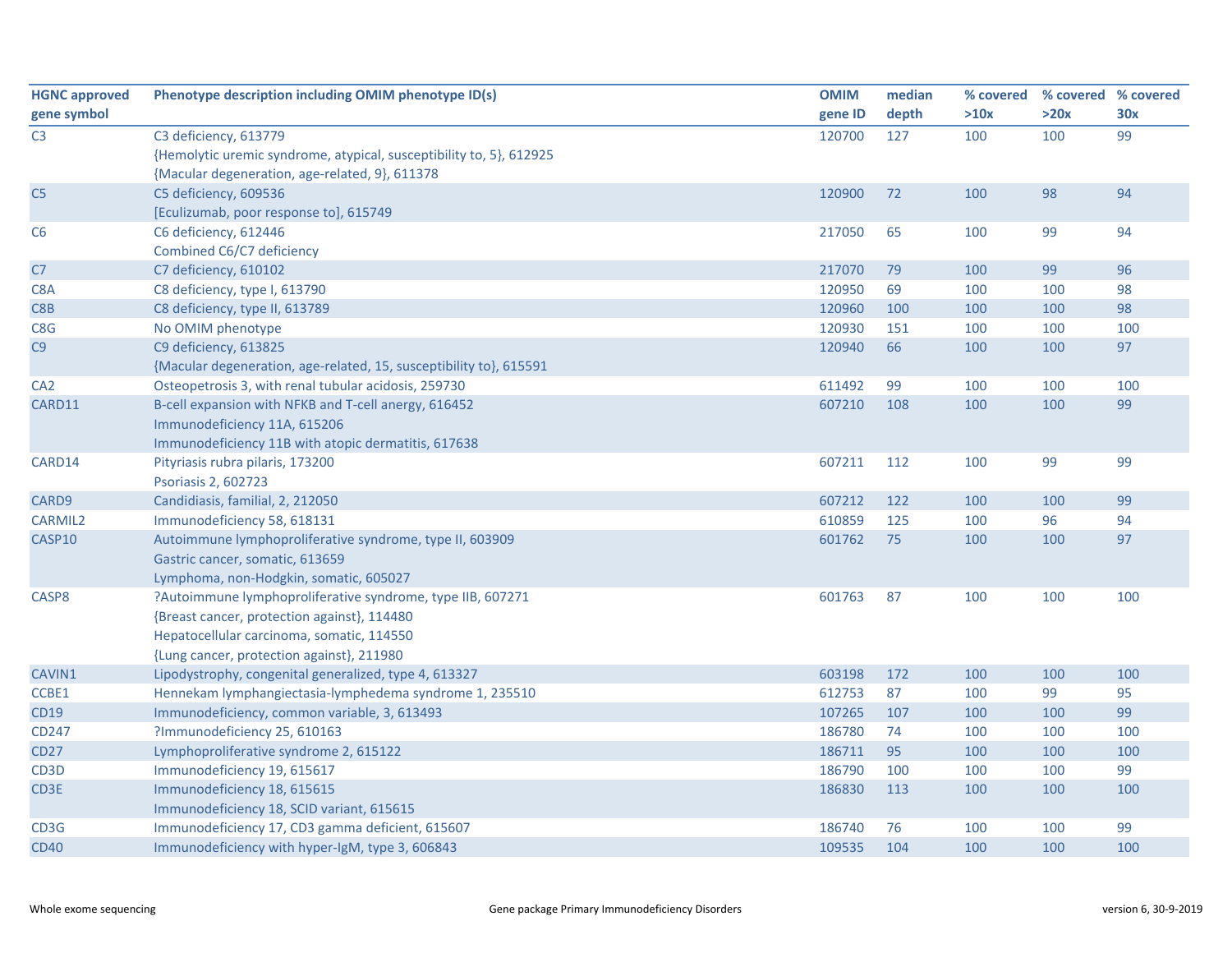| <b>HGNC approved</b> | Phenotype description including OMIM phenotype ID(s)                                       | <b>OMIM</b> | median | % covered | % covered % covered |     |
|----------------------|--------------------------------------------------------------------------------------------|-------------|--------|-----------|---------------------|-----|
| gene symbol          |                                                                                            | gene ID     | depth  | >10x      | >20x                | 30x |
| CD40LG               | Immunodeficiency, with hyper-IgM, 308230                                                   | 300386      | 67     | 100       | 100                 | 97  |
| <b>CD46</b>          | {Hemolytic uremic syndrome, atypical, susceptibility to, 2}, 612922                        | 120920      | 88     | 100       | 100                 | 95  |
| <b>CD55</b>          | [Blood group Cromer], 613793                                                               | 125240      | 55     | 91        | 85                  | 79  |
|                      | Complement hyperactivation, angiopathic thrombosis, and protein-losing enteropathy, 226300 |             |        |           |                     |     |
| <b>CD59</b>          | Hemolytic anemia, CD59-mediated, with or without immune-mediated polyneuropathy, 612300    | 107271      | 86     | 100       | 100                 | 100 |
| <b>CD70</b>          | Lymphoproliferative syndrome 3, 618261                                                     | 602840      | 100    | 100       | 100                 | 100 |
| CD79A                | Agammaglobulinemia 3, 613501                                                               | 112205      | 83     | 100       | 91                  | 85  |
| CD79B                | Agammaglobulinemia 6, 612692                                                               | 147245      | 146    | 100       | 100                 | 100 |
| <b>CD81</b>          | Immunodeficiency, common variable, 6, 613496                                               | 186845      | 146    | 97        | 90                  | 90  |
| CD8A                 | CD8 deficiency, familial, 608957                                                           | 186910      | 100    | 100       | 100                 | 97  |
| CDCA7                | Immunodeficiency-centromeric instability-facial anomalies syndrome 3, 616910               | 609937      | 61     | 100       | 99                  | 92  |
| CDKN2B               | No OMIM phenotype                                                                          | 600431      | 105    | 100       | 100                 | 100 |
| <b>CEBPE</b>         | Specific granule deficiency, 245480                                                        | 600749      | 57     | 100       | 100                 | 99  |
| CFB                  | ?Complement factor B deficiency, 615561                                                    | 138470      | 106    | 100       | 100                 | 100 |
|                      | {Hemolytic uremic syndrome, atypical, susceptibility to, 4}, 612924                        |             |        |           |                     |     |
|                      | {Macular degeneration, age-related, 14, reduced risk of}, 615489                           |             |        |           |                     |     |
| <b>CFD</b>           | Complement factor D deficiency, 613912                                                     | 134350      | 99     | 100       | 98                  | 90  |
| <b>CFH</b>           | Basal laminar drusen, 126700                                                               | 134370      | 78     | 100       | 100                 | 96  |
|                      | Complement factor H deficiency, 609814                                                     |             |        |           |                     |     |
|                      | {Hemolytic uremic syndrome, atypical, susceptibility to, 1}, 235400                        |             |        |           |                     |     |
|                      | {Macular degeneration, age-related, 4}, 610698                                             |             |        |           |                     |     |
| CFHR1                | {Hemolytic uremic syndrome, atypical, susceptibility to}, 235400                           | 134371      | 65     | 93        | 93                  | 83  |
|                      | {Macular degeneration, age-related, reduced risk of}, 603075                               |             |        |           |                     |     |
| CFHR3                | {Hemolytic uremic syndrome, atypical, susceptibility to}, 235400                           | 605336      | 55     | 100       | 93                  | 87  |
|                      | {Macular degeneration, age-related, reduced risk of}, 603075                               |             |        |           |                     |     |
| CFHR5                | Nephropathy due to CFHR5 deficiency, 614809                                                | 608593      | 75     | 100       | 100                 | 97  |
| <b>CFI</b>           | Complement factor I deficiency, 610984                                                     | 217030      | 67     | 100       | 99                  | 93  |
|                      | {Hemolytic uremic syndrome, atypical, susceptibility to, 3}, 612923                        |             |        |           |                     |     |
|                      | {Macular degeneration, age-related, 13, susceptibility to}, 615439                         |             |        |           |                     |     |
| <b>CFP</b>           | Properdin deficiency, 312060                                                               | 300383      | 68     | 100       | 95                  | 86  |
| <b>CFTR</b>          | {Bronchiectasis with or without elevated sweat chloride 1, modifier of}, 211400            | 602421      | 93     | 100       | 100                 | 97  |
|                      | Congenital bilateral absence of vas deferens, 277180                                       |             |        |           |                     |     |
|                      | Cystic fibrosis, 219700                                                                    |             |        |           |                     |     |
|                      | {Hypertrypsinemia, neonatal}                                                               |             |        |           |                     |     |
|                      | {Pancreatitis, hereditary}, 167800                                                         |             |        |           |                     |     |
|                      | Sweat chloride elevation without CF                                                        |             |        |           |                     |     |
| CHD7                 | CHARGE syndrome, 214800                                                                    | 608892      | 87     | 100       | 100                 | 97  |
|                      | Hypogonadotropic hypogonadism 5 with or without anosmia, 612370                            |             |        |           |                     |     |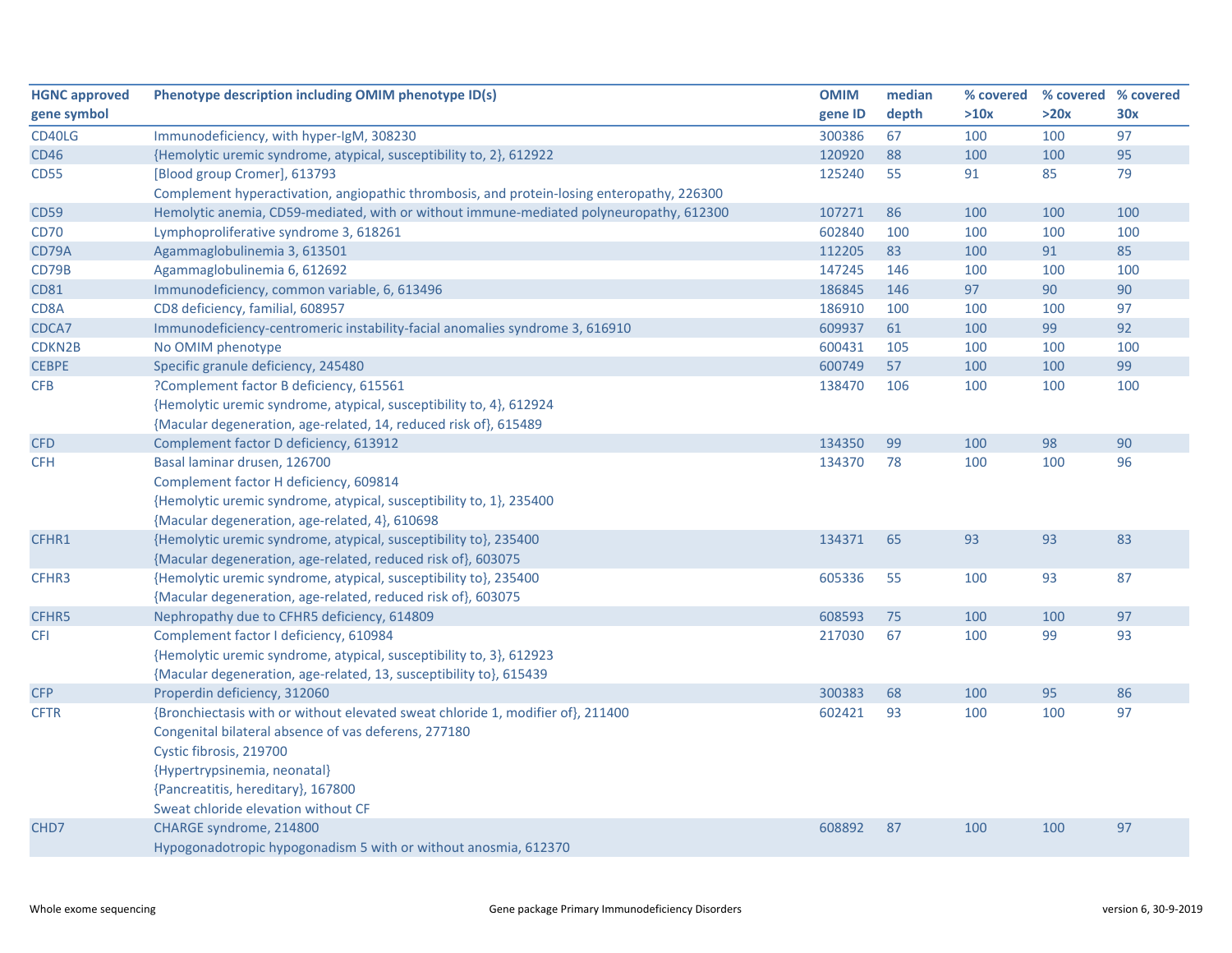| <b>HGNC approved</b> | Phenotype description including OMIM phenotype ID(s)                                                                                                                                                                                                            | <b>OMIM</b> | median           | % covered   | % covered % covered |             |
|----------------------|-----------------------------------------------------------------------------------------------------------------------------------------------------------------------------------------------------------------------------------------------------------------|-------------|------------------|-------------|---------------------|-------------|
| gene symbol          |                                                                                                                                                                                                                                                                 | gene ID     | depth            | >10x        | >20x                | 30x         |
| <b>CIITA</b>         | Bare lymphocyte syndrome, type II, complementation group A, 209920<br>{Rheumatoid arthritis, susceptibility to}, 180300                                                                                                                                         | 600005      | 117              | 100         | 100                 | 99          |
| CLCN7                | Hypopigmentation, organomegaly, and delayed myelination and development, 618541<br>Osteopetrosis 2, 166600<br>Osteopetrosis 4, 611490                                                                                                                           | 602727      | 128              | 100         | 100                 | 99          |
| CLEC4D               | No OMIM phenotype                                                                                                                                                                                                                                               | 609964      | 52               | 100         | 100                 | 93          |
| CLEC7A               | {Aspergillosis, susceptibility to}, 614079<br>Candidiasis, familial, 4, 613108                                                                                                                                                                                  | 606264      | 64               | 100         | 100                 | 91          |
| <b>CLPB</b>          | 3-methylglutaconic aciduria, type VII, with cataracts, neurologic involvement and neutropenia, 616271                                                                                                                                                           | 616254      | 114              | 100         | 100                 | 100         |
| COG6                 | Congenital disorder of glycosylation, type III, 614576<br>Shaheen syndrome, 615328                                                                                                                                                                              | 606977      | 65               | 100         | 99                  | 90          |
| COPA                 | {Autoimmune interstitial lung, joint, and kidney disease}, 616414                                                                                                                                                                                               | 601924      | 75               | 100         | 100                 | 99          |
| CORO1A               | Immunodeficiency 8, 615401                                                                                                                                                                                                                                      | 605000      | 122              | 92          | 92                  | 91          |
| CR <sub>2</sub>      | Immunodeficiency, common variable, 7, 614699<br>{Systemic lupus erythematosus, susceptibility to, 9}, 610927                                                                                                                                                    | 120650      | 63               | 100         | 100                 | 97          |
| <b>CREBBP</b>        | Menke-Hennekam syndrome 1, 618332<br>Rubinstein-Taybi syndrome 1, 180849                                                                                                                                                                                        | 600140      | 85               | 100         | 99                  | 94          |
| CSF2RA               | Surfactant metabolism dysfunction, pulmonary, 4, 300770                                                                                                                                                                                                         | 306250      | $\mathbf 0$      | $\mathbf 0$ | $\mathbf{0}$        | $\mathbf 0$ |
| CSF2RB               | Surfactant metabolism dysfunction, pulmonary, 5, 614370                                                                                                                                                                                                         | 138981      | 132              | 100         | 100                 | 100         |
| CSF3R                | Neutropenia, severe congenital, 7, 617014                                                                                                                                                                                                                       | 138971      | 98               | 100         | 100                 | 100         |
| CTC1                 | Cerebroretinal microangiopathy with calcifications and cysts, 612199                                                                                                                                                                                            | 613129      | 100              | 100         | 100                 | 100         |
| CTLA4                | Autoimmune lymphoproliferative syndrome, type V, 616100<br>{Celiac disease, susceptibility to, 3}, 609755<br>{Diabetes mellitus, insulin-dependent, 12}, 601388<br>{Hashimoto thyroiditis}, 140300<br>{Systemic lupus erythematosus, susceptibility to}, 152700 | 123890      | 90               | 100         | 100                 | 100         |
| CTPS1                | Immunodeficiency 24, 615897                                                                                                                                                                                                                                     | 123860      | 70               | 100         | 100                 | 97          |
| <b>CTSC</b>          | Haim-Munk syndrome, 245010<br>Papillon-Lefevre syndrome, 245000<br>Periodontitis 1, juvenile, 170650                                                                                                                                                            | 602365      | 75               | 100         | 100                 | 97          |
| CXCR4                | Myelokathexis, isolated<br>WHIM syndrome, 193670                                                                                                                                                                                                                | 162643      | 82               | 83          | 83                  | 82          |
| <b>CYBA</b>          | Chronic granulomatous disease, autosomal, due to deficiency of CYBA, 233690                                                                                                                                                                                     | 608508      | 106              | 94          | 81                  | 66          |
| <b>CYBB</b>          | Chronic granulomatous disease, 306400<br>Immunodeficiency 34, mycobacteriosis, 300645                                                                                                                                                                           | 300481      | 49               | 100         | 98                  | 91          |
| CYBC1                | No OMIM phenotype                                                                                                                                                                                                                                               | 618334      | No coverage data |             |                     |             |
| DCLRE1B              | No OMIM phenotype                                                                                                                                                                                                                                               | 609683      | 95               | 100         | 100                 | 98          |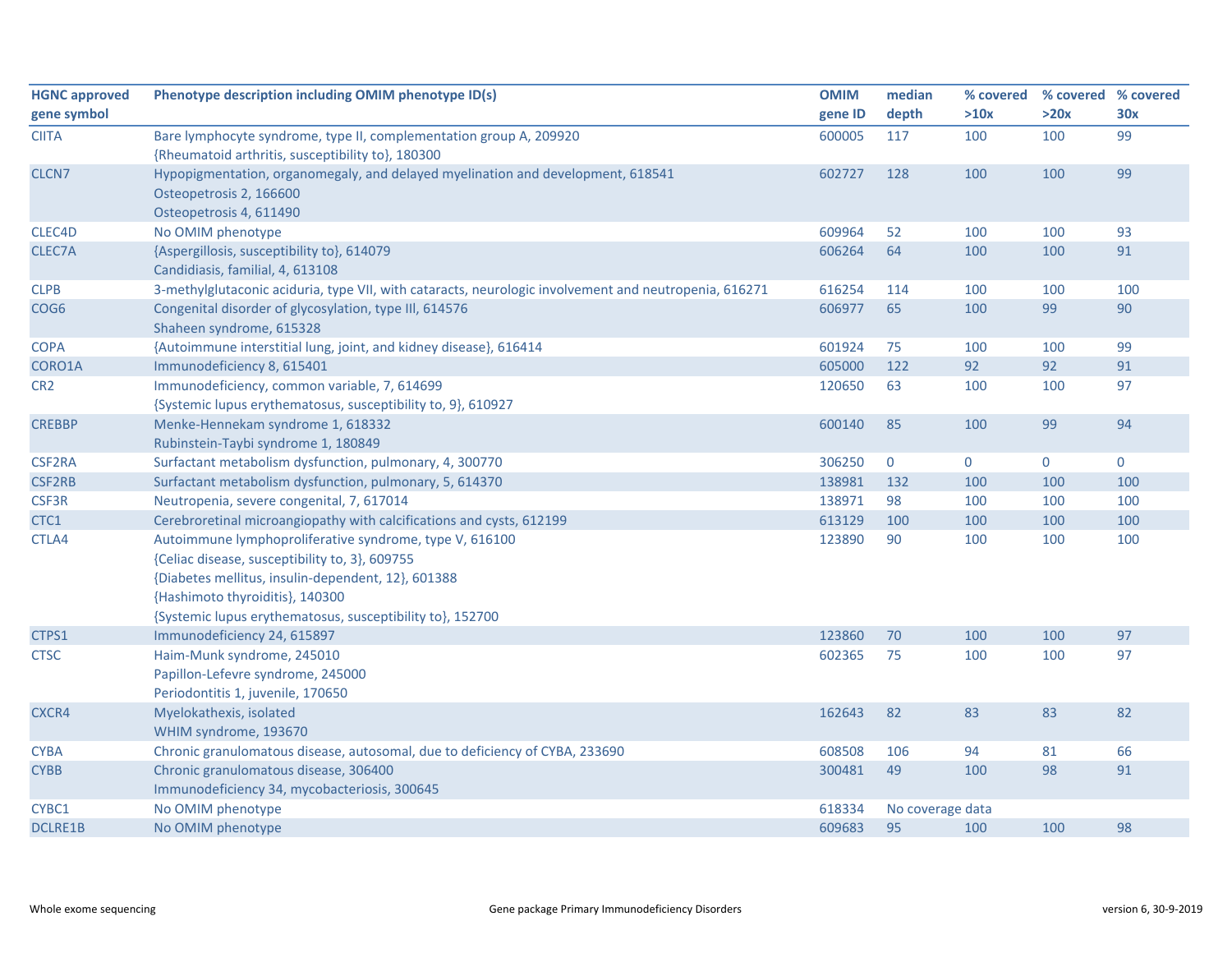| <b>HGNC approved</b> | Phenotype description including OMIM phenotype ID(s)                                                      | <b>OMIM</b> | median | % covered | % covered % covered |     |
|----------------------|-----------------------------------------------------------------------------------------------------------|-------------|--------|-----------|---------------------|-----|
| gene symbol          |                                                                                                           | gene ID     | depth  | >10x      | >20x                | 30x |
| <b>DCLRE1C</b>       | Omenn syndrome, 603554                                                                                    | 605988      | 64     | 100       | 100                 | 92  |
|                      | Severe combined immunodeficiency, Athabascan type, 602450                                                 |             |        |           |                     |     |
| DDX58                | Singleton-Merten syndrome 2, 616298                                                                       | 609631      | 68     | 100       | 100                 | 96  |
| DGAT1                | ?Diarrhea 7, protein-losing enteropathy type, 615863                                                      | 604900      | 116    | 96        | 91                  | 85  |
| <b>DHFR</b>          | Megaloblastic anemia due to dihydrofolate reductase deficiency, 613839                                    | 126060      | 76     | 100       | 100                 | 98  |
| DKC1                 | Dyskeratosis congenita, 305000                                                                            | 300126      | 53     | 100       | 98                  | 89  |
| DNAJC21              | Bone marrow failure syndrome 3, 617052                                                                    | 617048      | 62     | 100       | 96                  | 89  |
| <b>DNASE1</b>        | {Systemic lupus erythematosus, susceptibility to}, 152700                                                 | 125505      | 132    | 100       | 100                 | 100 |
| DNASE1L3             | Systemic lupus erythematosus 16, 614420                                                                   | 602244      | 67     | 100       | 100                 | 98  |
| DNASE2               | No OMIM phenotype                                                                                         | 126350      | 95     | 100       | 100                 | 100 |
| DNMT3B               | Immunodeficiency-centromeric instability-facial anomalies syndrome 1, 242860                              | 602900      | 115    | 100       | 100                 | 99  |
| DOCK <sub>2</sub>    | Immunodeficiency 40, 616433                                                                               | 603122      | 82     | 100       | 100                 | 97  |
| DOCK8                | Hyper-IgE recurrent infection syndrome, 243700                                                            | 611432      | 74     | 100       | 99                  | 94  |
| EFL1                 | Shwachman-Diamond syndrome 2, 617941                                                                      | 617538      | 60     | 99        | 97                  | 92  |
| <b>ELANE</b>         | Neutropenia, cyclic, 162800                                                                               | 130130      | 127    | 100       | 100                 | 100 |
|                      | Neutropenia, severe congenital 1, 202700                                                                  |             |        |           |                     |     |
| ELF4                 | No OMIM phenotype                                                                                         | 300775      | 67     | 100       | 100                 | 100 |
| EPG5                 | Vici syndrome, 242840                                                                                     | 615068      | 69     | 100       | 100                 | 97  |
| ERCC <sub>2</sub>    | ?Cerebrooculofacioskeletal syndrome 2, 610756                                                             | 126340      | 97     | 100       | 99                  | 98  |
|                      | Trichothiodystrophy 1, photosensitive, 601675                                                             |             |        |           |                     |     |
|                      | Xeroderma pigmentosum, group D, 278730                                                                    |             |        |           |                     |     |
| ERCC3                | Trichothiodystrophy 2, photosensitive, 616390                                                             | 133510      | 82     | 100       | 100                 | 99  |
|                      | Xeroderma pigmentosum, group B, 610651                                                                    |             |        |           |                     |     |
| ERCC6L2              | Bone marrow failure syndrome 2, 615715                                                                    | 615667      | 57     | 100       | 98                  | 93  |
| EXTL3                | Immunoskeletal dysplasia with neurodevelopmental abnormalities, 617425                                    | 605744      | 150    | 100       | 100                 | 100 |
| F <sub>12</sub>      | Angioedema, hereditary, type III, 610618                                                                  | 610619      | 135    | 100       | 100                 | 100 |
|                      | Factor XII deficiency, 234000                                                                             |             |        |           |                     |     |
| FAAP24               | No OMIM phenotype                                                                                         | 610884      | 97     | 100       | 100                 | 100 |
| <b>FADD</b>          | Infections, recurrent, with encephalopathy, hepatic dysfunction, and cardiovascular malformations, 613759 | 602457      | 143    | 100       | 100                 | 100 |
| <b>FAS</b>           | Autoimmune lymphoproliferative syndrome, type IA, 601859                                                  | 134637      | 264    | 100       | 100                 | 96  |
|                      | {Autoimmune lymphoproliferative syndrome}, 601859                                                         |             |        |           |                     |     |
|                      | Squamous cell carcinoma, burn scar-related, somatic                                                       |             |        |           |                     |     |
| <b>FASLG</b>         | Autoimmune lymphoproliferative syndrome, type IB, 601859                                                  | 134638      | 65     | 100       | 100                 | 100 |
|                      | {Lung cancer, susceptibility to}, 211980                                                                  |             |        |           |                     |     |
| FAT4                 | Hennekam lymphangiectasia-lymphedema syndrome 2, 616006                                                   | 612411      | 90     | 100       | 100                 | 99  |
|                      | Van Maldergem syndrome 2, 615546                                                                          |             |        |           |                     |     |
| FCGR1A               | [IgG receptor I, phagocytic, familial deficiency of]                                                      | 146760      | 83     | 97        | 97                  | 93  |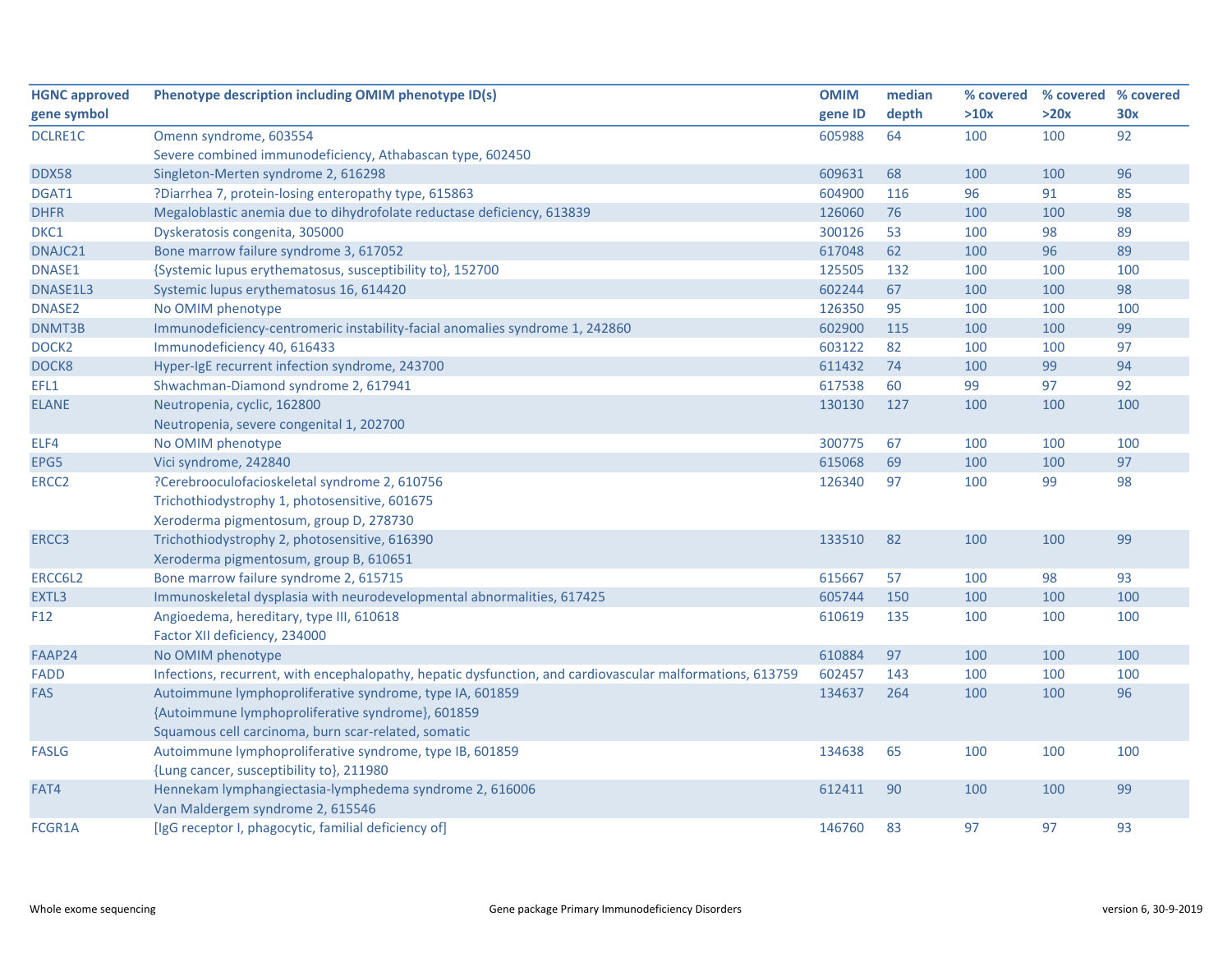| <b>HGNC approved</b> | Phenotype description including OMIM phenotype ID(s)                                         | <b>OMIM</b> | median | % covered | % covered % covered |     |
|----------------------|----------------------------------------------------------------------------------------------|-------------|--------|-----------|---------------------|-----|
| gene symbol          |                                                                                              | gene ID     | depth  | >10x      | >20x                | 30x |
| FCGR2A               | {Lupus nephritis, susceptibility to}, 152700                                                 | 146790      | 150    | 100       | 100                 | 100 |
|                      | {Malaria, severe, susceptibility to}, 611162                                                 |             |        |           |                     |     |
|                      | {Pseudomonas aeruginosa, susceptibility to chronic infection by, in cystic fibrosis}, 219700 |             |        |           |                     |     |
| FCGR2B               | {Malaria, resistance to}, 611162                                                             | 604590      | 99     | 84        | 82                  | 78  |
|                      | {Systemic lupus erythematosus, susceptibility to}, 152700                                    |             |        |           |                     |     |
| FCGR3A               | Immunodeficiency 20, 615707                                                                  | 146740      | 244    | 100       | 100                 | 98  |
| FCGR3B               | Neutropenia, alloimmune neonatal                                                             | 610665      | 210    | 100       | 100                 | 100 |
| FCN3                 | Immunodeficiency due to ficolin 3 deficiency, 613860                                         | 604973      | 103    | 100       | 100                 | 97  |
| FERMT3               | Leukocyte adhesion deficiency, type III, 612840                                              | 607901      | 114    | 100       | 100                 | 97  |
| FNIP1                | No OMIM phenotype                                                                            | 610594      | 59     | 100       | 99                  | 94  |
| FOXN1                | T-cell immunodeficiency, congenital alopecia, and nail dystrophy, 601705                     | 600838      | 136    | 100       | 100                 | 100 |
| FOXP3                | Immunodysregulation, polyendocrinopathy, and enteropathy, 304790                             | 300292      | 69     | 100       | 99                  | 88  |
| FPR1                 | No OMIM phenotype                                                                            | 136537      | 129    | 100       | 100                 | 100 |
| G6PC                 | Glycogen storage disease la, 232200                                                          | 613742      | 113    | 100       | 100                 | 100 |
| G6PC3                | Dursun syndrome, 612541                                                                      | 611045      | 103    | 100       | 100                 | 100 |
|                      | Neutropenia, severe congenital 4, 612541                                                     |             |        |           |                     |     |
| G6PD                 | Hemolytic anemia, G6PD deficient (favism), 300908                                            | 305900      | 96     | 100       | 100                 | 100 |
|                      | {Resistance to malaria due to G6PD deficiency}, 611162                                       |             |        |           |                     |     |
| GATA2                | Emberger syndrome, 614038                                                                    | 137295      | 100    | 100       | 100                 | 100 |
|                      | Immunodeficiency 21, 614172                                                                  |             |        |           |                     |     |
|                      | {Leukemia, acute myeloid, susceptibility to}, 601626                                         |             |        |           |                     |     |
|                      | {Myelodysplastic syndrome, susceptibility to}, 614286                                        |             |        |           |                     |     |
| GFI1                 | ?Neutropenia, nonimmune chronic idiopathic, of adults, 607847                                | 600871      | 136    | 100       | 100                 | 100 |
|                      | ?Neutropenia, severe congenital 2, 613107                                                    |             |        |           |                     |     |
| GINS1                | Immunodeficiency 55, 617827                                                                  | 610608      | 65     | 100       | 100                 | 91  |
| GJC <sub>2</sub>     | Leukodystrophy, hypomyelinating, 2, 608804                                                   | 608803      | 85     | 96        | 86                  | 76  |
|                      | Lymphatic malformation 3, 613480                                                             |             |        |           |                     |     |
|                      | Spastic paraplegia 44, 613206                                                                |             |        |           |                     |     |
| GRHL <sub>2</sub>    | Corneal dystrophy, posterior polymorphous, 4, 618031                                         | 608576      | 81     | 100       | 100                 | 99  |
|                      | Deafness 28, 608641                                                                          |             |        |           |                     |     |
|                      | Ectodermal dysplasia/short stature syndrome, 616029                                          |             |        |           |                     |     |
| GTF2H5               | Trichothiodystrophy 3, photosensitive, 616395                                                | 608780      | 53     | 100       | 100                 | 100 |
| HAX1                 | Neutropenia, severe congenital 3, 610738                                                     | 605998      | 99     | 100       | 100                 | 99  |
| <b>HELLS</b>         | Immunodeficiency-centromeric instability-facial anomalies syndrome 4, 616911                 | 603946      | 61     | 100       | 96                  | 84  |
| HMOX1                | Heme oxygenase-1 deficiency, 614034                                                          | 141250      | 112    | 100       | 100                 | 99  |
|                      | {Pulmonary disease, chronic obstructive, susceptibility to}, 606963                          |             |        |           |                     |     |
| HYOU1                | ?Immunodeficiency 59 and hypoglycemia, 233600                                                | 601746      | 112    | 100       | 100                 | 98  |
| <b>ICOS</b>          | Immunodeficiency, common variable, 1, 607594                                                 | 604558      | 57     | 100       | 100                 | 95  |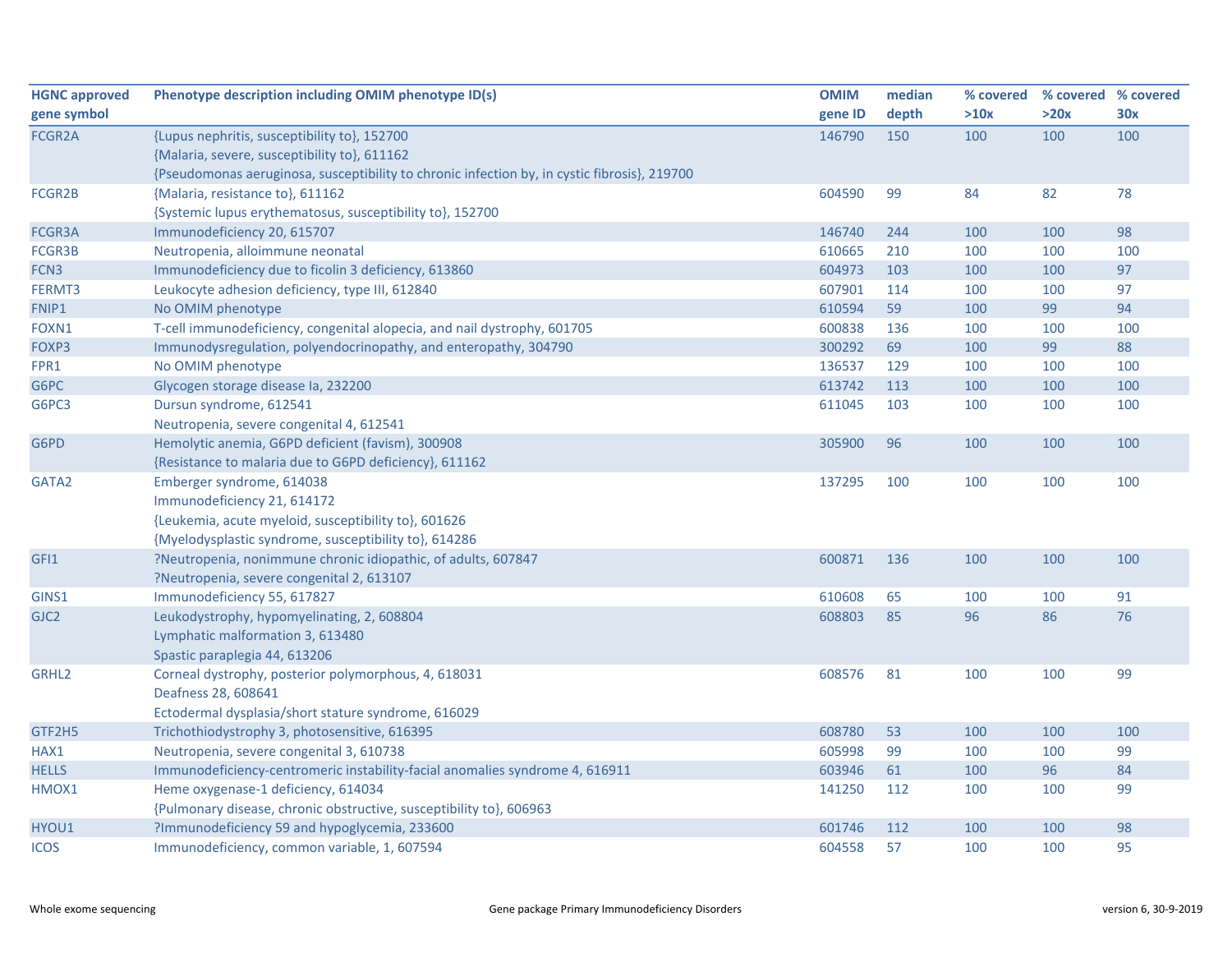| <b>HGNC approved</b> | Phenotype description including OMIM phenotype ID(s)                       | <b>OMIM</b> | median | % covered | % covered % covered |     |
|----------------------|----------------------------------------------------------------------------|-------------|--------|-----------|---------------------|-----|
| gene symbol          |                                                                            | gene ID     | depth  | >10x      | >20x                | 30x |
| <b>ICOSLG</b>        | No OMIM phenotype                                                          | 605717      | 93     | 100       | 97                  | 95  |
| IFIH1                | Aicardi-Goutieres syndrome 7, 615846                                       | 606951      | 86     | 100       | 100                 | 96  |
|                      | Singleton-Merten syndrome 1, 182250                                        |             |        |           |                     |     |
| <b>IFNAR2</b>        | {Hepatitis B virus, susceptibility to}, 610424                             | 602376      | 93     | 100       | 100                 | 97  |
|                      | ?Immunodeficiency 45, 616669                                               |             |        |           |                     |     |
| IFNGR1               | {H. pylori infection, susceptibility to}, 600263                           | 107470      | 68     | 100       | 100                 | 95  |
|                      | {Hepatitis B virus infection, susceptibility to}, 610424                   |             |        |           |                     |     |
|                      | Immunodeficiency 27A, mycobacteriosis, AR, 209950                          |             |        |           |                     |     |
|                      | Immunodeficiency 27B, mycobacteriosis, AD, 615978                          |             |        |           |                     |     |
|                      | {Tuberculosis infection, protection against}, 607948                       |             |        |           |                     |     |
|                      | {Tuberculosis, susceptibility to}, 607948                                  |             |        |           |                     |     |
| <b>IFNGR2</b>        | Immunodeficiency 28, mycobacteriosis, 614889                               | 147569      | 64     | 97        | 92                  | 90  |
| IGLL1                | Agammaglobulinemia 2, 613500                                               | 146770      | 132    | 100       | 100                 | 100 |
| <b>IKBKB</b>         | Immunodeficiency 15A, 618204                                               | 603258      | 86     | 100       | 100                 | 97  |
|                      | Immunodeficiency 15B, 615592                                               |             |        |           |                     |     |
| <b>IKBKG</b>         | Ectodermal dysplasia and immunodeficiency 1, 300291                        | 300248      | 24     | 38        | 33                  | 31  |
|                      | Ectodermal, dysplasia, anhidrotic, lymphedema and immunodeficiency, 300301 |             |        |           |                     |     |
|                      | Immunodeficiency 33, 300636                                                |             |        |           |                     |     |
|                      | Immunodeficiency, isolated, 300584                                         |             |        |           |                     |     |
|                      | Incontinentia pigmenti, 308300                                             |             |        |           |                     |     |
|                      | Invasive pneumococcal disease, recurrent isolated, 2, 300640               |             |        |           |                     |     |
| IKZF1                | Immunodeficiency, common variable, 13, 616873                              | 603023      | 166    | 100       | 100                 | 100 |
| <b>IL10</b>          | {Graft-versus-host disease, protection against}, 614395                    | 124092      | 120    | 100       | 100                 | 99  |
|                      | {HIV-1, susceptibility to}, 609423                                         |             |        |           |                     |     |
|                      | {Rheumatoid arthritis, progression of}, 180300                             |             |        |           |                     |     |
| IL10RA               | Inflammatory bowel disease 28, early onset, 613148                         | 146933      | 125    | 100       | 100                 | 99  |
| IL10RB               | {Hepatitis B virus, susceptibility to}, 610424                             | 123889      | 69     | 100       | 100                 | 97  |
|                      | Inflammatory bowel disease 25, early onset, 612567                         |             |        |           |                     |     |
| IL12B                | Immunodeficiency 29, mycobacteriosis, 614890                               | 161561      | 77     | 100       | 100                 | 98  |
| <b>IL12RB1</b>       | Immunodeficiency 30, 614891                                                | 601604      | 116    | 100       | 100                 | 100 |
| IL17F                | ?Candidiasis, familial, 6, 613956                                          | 606496      | 79     | 100       | 100                 | 100 |
| IL17RA               | Immunodeficiency 51, 613953                                                | 605461      | 125    | 100       | 100                 | 100 |
| IL17RC               | Candidiasis, familial, 9, 616445                                           | 610925      | 109    | 100       | 100                 | 99  |
| IL1RN                | {Gastric cancer risk after H. pylori infection}, 137215                    | 147679      | 76     | 100       | 100                 | 90  |
|                      | Interleukin 1 receptor antagonist deficiency, 612852                       |             |        |           |                     |     |
|                      | {Microvascular complications of diabetes 4}, 612628                        |             |        |           |                     |     |
| IL2                  | No OMIM phenotype                                                          | 147680      | 42     | 100       | 88                  | 77  |
| IL21                 | ?Immunodeficiency, common variable, 11, 615767                             | 605384      | 69     | 100       | 99                  | 89  |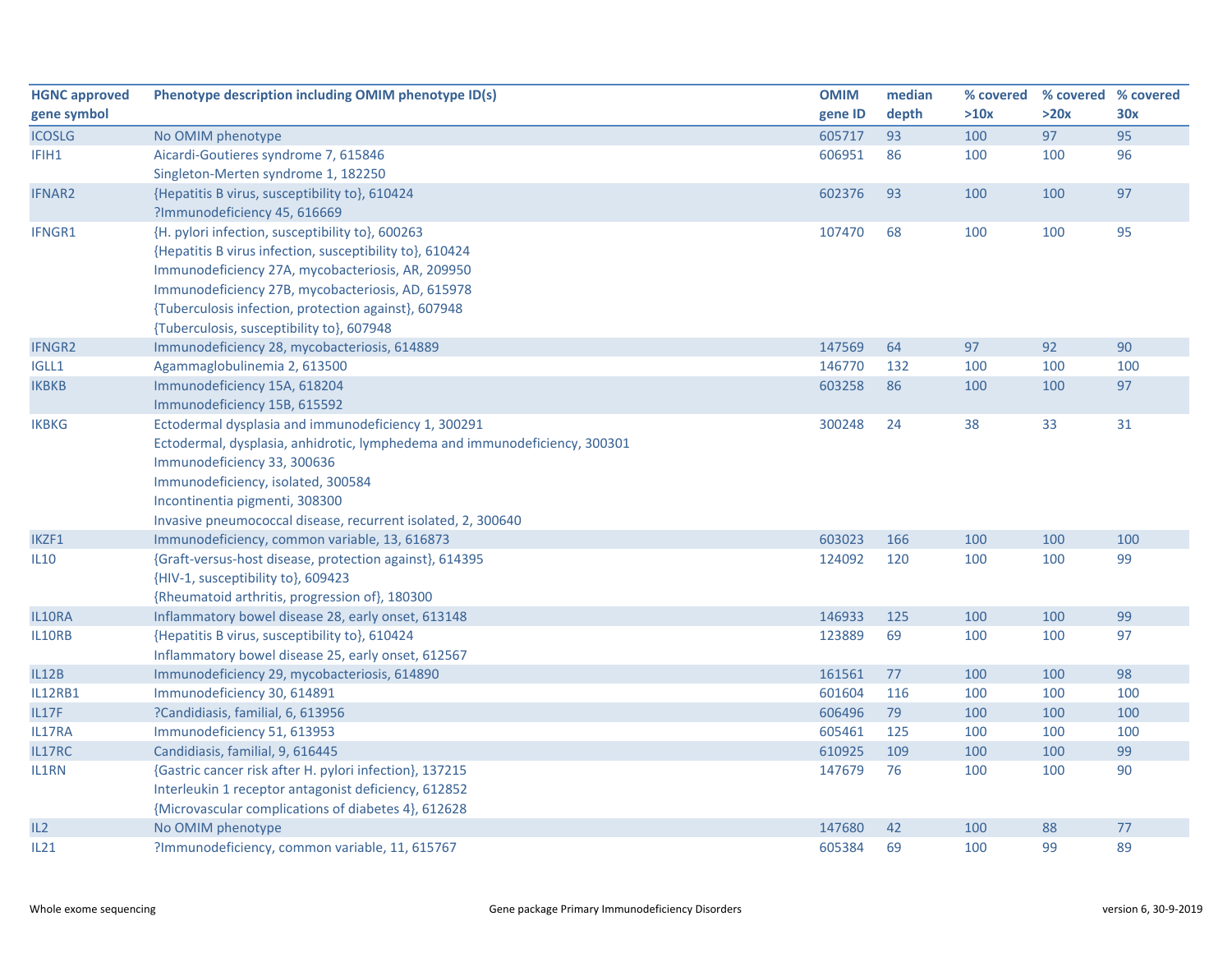| <b>HGNC</b> approved | Phenotype description including OMIM phenotype ID(s)                                                | <b>OMIM</b> | median | % covered | % covered % covered |     |
|----------------------|-----------------------------------------------------------------------------------------------------|-------------|--------|-----------|---------------------|-----|
| gene symbol          |                                                                                                     | gene ID     | depth  | >10x      | >20x                | 30x |
| <b>IL21R</b>         | [IgE, elevated level of], 147050                                                                    | 605383      | 113    | 100       | 100                 | 100 |
|                      | Immunodeficiency 56, 615207                                                                         |             |        |           |                     |     |
| IL2RA                | {Diabetes, mellitus, insulin-dependent, susceptibility to, 10}, 601942                              | 147730      | 96     | 100       | 100                 | 100 |
|                      | Immunodeficiency 41 with lymphoproliferation and autoimmunity, 606367                               |             |        |           |                     |     |
| IL2RB                | Immunodeficiency 63 with lymphoproliferation and autoimmunity, 618495                               | 146710      | 84     | 100       | 100                 | 99  |
| IL2RG                | Combined immunodeficiency, moderate, 312863                                                         | 308380      | 54     | 100       | 99                  | 91  |
|                      | Severe combined immunodeficiency, 300400                                                            |             |        |           |                     |     |
| IL36RN               | Psoriasis 14, pustular, 614204                                                                      | 605507      | 82     | 100       | 100                 | 100 |
| IL6R                 | [Interleukin 6, serum level of, QTL], 614752                                                        | 147880      | 132    | 100       | 100                 | 99  |
|                      | [Interleukin-6 receptor, soluble, serum level of, QTL], 614689                                      |             |        |           |                     |     |
| IL6ST                | Hyper-IgE recurrent infection syndrome 4, 618523                                                    | 600694      | 64     | 100       | 96                  | 83  |
| IL7R                 | Severe combined immunodeficiency, T-cell negative, B-cell/natural killer cell-positive type, 608971 | 146661      | 60     | 100       | 100                 | 99  |
| <b>INO80</b>         | No OMIM phenotype                                                                                   | 610169      | 73     | 100       | 99                  | 92  |
| <b>INSR</b>          | Diabetes mellitus, insulin-resistant, with acanthosis nigricans, 610549                             | 147670      | 115    | 100       | 98                  | 95  |
|                      | Hyperinsulinemic hypoglycemia, familial, 5, 609968                                                  |             |        |           |                     |     |
|                      | Leprechaunism, 246200                                                                               |             |        |           |                     |     |
|                      | Rabson-Mendenhall syndrome, 262190                                                                  |             |        |           |                     |     |
| IRAK1                | No OMIM phenotype                                                                                   | 300283      | 62     | 100       | 97                  | 86  |
| IRAK4                | IRAK4 deficiency, 607676                                                                            | 606883      | 72     | 100       | 99                  | 91  |
|                      | Invasive pneumococcal disease, recurrent isolated, 1, 610799                                        |             |        |           |                     |     |
| IRF2BP2              | ?Immunodeficiency, common variable, 14, 617765                                                      | 615332      | 82     | 100       | 100                 | 91  |
| IRF3                 | {Encephalopathy, acute, infection-induced (herpes-specific), susceptibility to, 7}, 616532          | 603734      | 132    | 100       | 100                 | 97  |
| IRF7                 | ?Immunodeficiency 39, 616345                                                                        | 605047      | 128    | 100       | 99                  | 98  |
| IRF8                 | Immunodeficiency 32A, mycobacteriosis, 614893                                                       | 601565      | 136    | 100       | 100                 | 99  |
|                      | Immunodeficiency 32B, monocyte and dendritic cell deficiency, 226990                                |             |        |           |                     |     |
| IRF9                 | No OMIM phenotype                                                                                   | 147574      | 123    | 100       | 100                 | 99  |
| <b>ISG15</b>         | Immunodeficiency 38, 616126                                                                         | 147571      | 144    | 100       | 100                 | 100 |
| <b>ITCH</b>          | Autoimmune disease, multisystem, with facial dysmorphism, 613385                                    | 606409      | 61     | 96        | 95                  | 90  |
| ITGB2                | Leukocyte adhesion deficiency, 116920                                                               | 600065      | 140    | 100       | 100                 | 100 |
| <b>ITK</b>           | Lymphoproliferative syndrome 1, 613011                                                              | 186973      | 76     | 100       | 100                 | 95  |
| JAGN1                | Neutropenia, severe congenital, 6, 616022                                                           | 616012      | 91     | 100       | 100                 | 100 |
| JAK1                 | No OMIM phenotype                                                                                   | 147795      | 71     | 100       | 98                  | 93  |
| JAK2                 | {Budd-Chiari syndrome, somatic}, 600880                                                             | 147796      | 63     | 100       | 99                  | 93  |
|                      | Erythrocytosis, somatic, 133100                                                                     |             |        |           |                     |     |
|                      | Leukemia, acute myeloid, somatic, 601626                                                            |             |        |           |                     |     |
|                      | Myelofibrosis, somatic, 254450                                                                      |             |        |           |                     |     |
|                      | Polycythemia vera, somatic, 263300                                                                  |             |        |           |                     |     |
|                      | Thrombocythemia 3, 614521                                                                           |             |        |           |                     |     |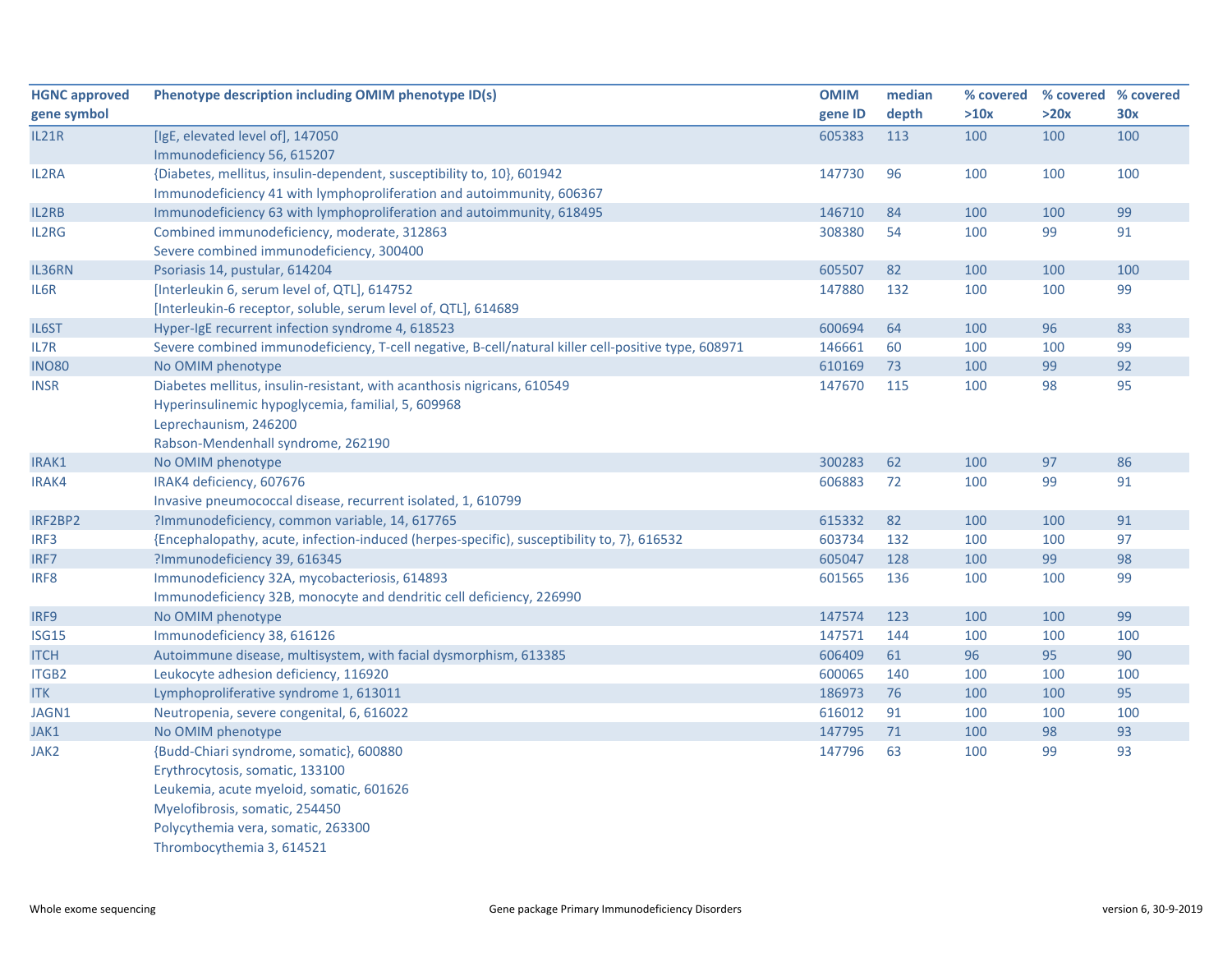| <b>HGNC approved</b> | Phenotype description including OMIM phenotype ID(s)                                            | <b>OMIM</b> | median | % covered | % covered % covered |            |
|----------------------|-------------------------------------------------------------------------------------------------|-------------|--------|-----------|---------------------|------------|
| gene symbol          |                                                                                                 | gene ID     | depth  | >10x      | >20x                | <b>30x</b> |
| JAK3                 | SCID, T-negative/B-positive type, 600802                                                        | 600173      | 104    | 100       | 100                 | 99         |
| KDM6A                | Kabuki syndrome 2, 300867                                                                       | 300128      | 52     | 100       | 95                  | 80         |
| KMT2A                | Leukemia, myeloid/lymphoid or mixed-lineage, 159555                                             | 159555      | 71     | 100       | 100                 | 98         |
|                      | Wiedemann-Steiner syndrome, 605130                                                              |             |        |           |                     |            |
| KMT2D                | Kabuki syndrome 1, 147920                                                                       | 602113      | 114    | 100       | 100                 | 99         |
| LACC1                | No OMIM phenotype                                                                               | 613409      | 62     | 100       | 98                  | 93         |
| LAMTOR2              | Immunodeficiency due to defect in MAPBP-interacting protein, 610798                             | 610389      | 108    | 100       | 100                 | 100        |
| LAT                  | Immunodeficiency 52, 617514                                                                     | 602354      | 91     | 100       | 100                 | 97         |
| <b>LCK</b>           | ?Immunodeficiency 22, 615758                                                                    | 153390      | 160    | 100       | 100                 | 100        |
| LIG1                 | No OMIM phenotype                                                                               | 126391      | 94     | 100       | 100                 | 99         |
| LIG4                 | LIG4 syndrome, 606593                                                                           | 601837      | 71     | 100       | 100                 | 100        |
|                      | {Multiple myeloma, resistance to}, 254500                                                       |             |        |           |                     |            |
| LPIN <sub>2</sub>    | Majeed syndrome, 609628                                                                         | 605519      | 77     | 100       | 100                 | 98         |
| LRBA                 | Immunodeficiency, common variable, 8, with autoimmunity, 614700                                 | 606453      | 65     | 100       | 99                  | 94         |
| LRRC8A               | ?Agammaglobulinemia 5, 613506                                                                   | 608360      | 174    | 100       | 100                 | 100        |
| LTBP3                | Dental anomalies and short stature, 601216                                                      | 602090      | 130    | 100       | 99                  | 96         |
|                      | Geleophysic dysplasia 3, 617809                                                                 |             |        |           |                     |            |
| <b>LYST</b>          | Chediak-Higashi syndrome, 214500                                                                | 606897      | 72     | 100       | 99                  | 95         |
| MAGT1                | Immunodeficiency, with magnesium defect, Epstein-Barr virus infection and neoplasia, 300853     | 300715      | 47     | 100       | 99                  | 85         |
| <b>MAL</b>           | No OMIM phenotype                                                                               | 188860      | 102    | 100       | 100                 | 98         |
| MALT1                | Immunodeficiency 12, 615468                                                                     | 604860      | 68     | 97        | 93                  | 89         |
| MAN2B1               | Mannosidosis, alpha-, types I and II, 248500                                                    | 609458      | 115    | 100       | 100                 | 100        |
| <b>MANBA</b>         | Mannosidosis, beta, 248510                                                                      | 609489      | 85     | 100       | 100                 | 95         |
| MAP3K14              | No OMIM phenotype                                                                               | 604655      | 113    | 100       | 100                 | 100        |
| MASP <sub>2</sub>    | MASP2 deficiency, 613791                                                                        | 605102      | 85     | 100       | 100                 | 97         |
| MBL <sub>2</sub>     | {Chronic infections, due to MBL deficiency}, 614372                                             | 154545      | 122    | 100       | 100                 | 100        |
| MC <sub>2R</sub>     | Glucocorticoid deficiency, due to ACTH unresponsiveness, 202200                                 | 607397      | 102    | 100       | 100                 | 100        |
| MCM4                 | Immunodeficiency 54, 609981                                                                     | 602638      | 88     | 100       | 100                 | 97         |
| <b>MEFV</b>          | Familial Mediterranean fever, AD, 134610                                                        | 608107      | 105    | 100       | 100                 | 100        |
|                      | Familial Mediterranean fever, AR, 249100                                                        |             |        |           |                     |            |
| <b>MOGS</b>          | Congenital disorder of glycosylation, type IIb, 606056                                          | 601336      | 130    | 100       | 100                 | 100        |
| <b>MRE11</b>         | Ataxia-telangiectasia-like disorder 1, 604391                                                   | 600814      | 55     | 100       | 97                  | 83         |
| <b>MRTFA</b>         | Megakaryoblastic leukemia, acute                                                                | 606078      | 94     | 98        | 97                  | 92         |
| MS4A1                | Immunodeficiency, common variable, 5, 613495                                                    | 112210      | 80     | 100       | 100                 | 98         |
| <b>MSN</b>           | Immunodeficiency 50, 300988                                                                     | 309845      | 51     | 99        | 92                  | 78         |
| MTHFD1               | Combined immunodeficiency and megaloblastic anemia with or without hyperhomocysteinemia, 617780 | 172460      | 76     | 100       | 100                 | 96         |
|                      | {Neural tube defects, folate-sensitive, susceptibility to}, 601634                              |             |        |           |                     |            |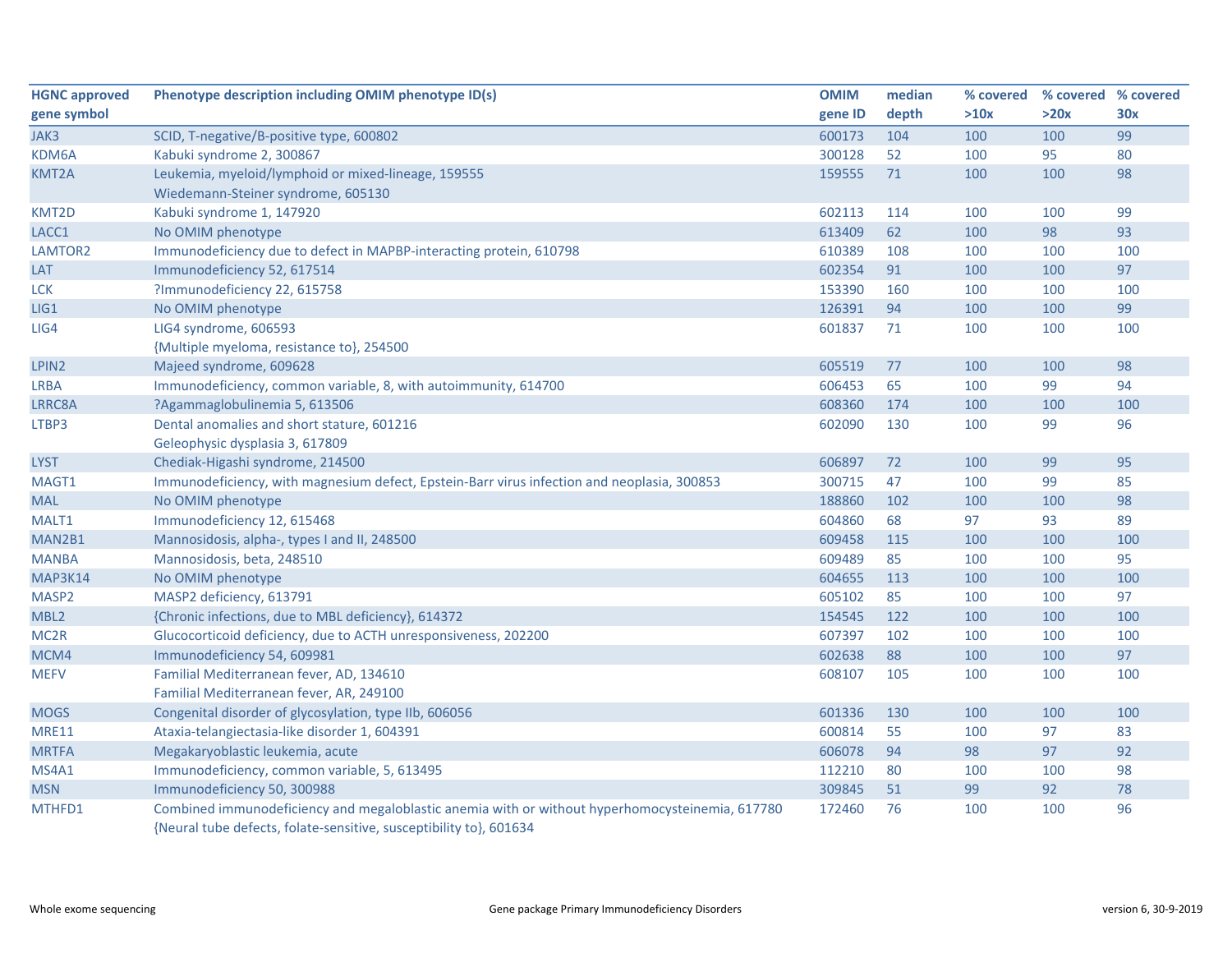| <b>HGNC approved</b> | Phenotype description including OMIM phenotype ID(s)                                                | <b>OMIM</b> | median | % covered |      | % covered % covered |
|----------------------|-----------------------------------------------------------------------------------------------------|-------------|--------|-----------|------|---------------------|
| gene symbol          |                                                                                                     | gene ID     | depth  | >10x      | >20x | 30x                 |
| <b>MVK</b>           | Hyper-IgD syndrome, 260920                                                                          | 251170      | 100    | 100       | 100  | 100                 |
|                      | Mevalonic aciduria, 610377                                                                          |             |        |           |      |                     |
|                      | Porokeratosis 3, multiple types, 175900                                                             |             |        |           |      |                     |
| MYD88                | Macroglobulinemia, Waldenstrom, somatic, 153600                                                     | 602170      | 157    | 100       | 100  | 100                 |
|                      | Pyogenic bacterial infections, recurrent, due to MYD88 deficiency, 612260                           |             |        |           |      |                     |
| MYSM1                | Bone marrow failure syndrome 4, 618116                                                              | 612176      | 55     | 100       | 98   | 90                  |
| <b>NBAS</b>          | Infantile liver failure syndrome 2, 616483                                                          | 608025      | 66     | 100       | 99   | 94                  |
|                      | Short stature, optic nerve atrophy, and Pelger-Huet anomaly, 614800                                 |             |        |           |      |                     |
| <b>NBN</b>           | Aplastic anemia, 609135                                                                             | 602667      | 68     | 100       | 99   | 88                  |
|                      | Leukemia, acute lymphoblastic, 613065                                                               |             |        |           |      |                     |
|                      | Nijmegen breakage syndrome, 251260                                                                  |             |        |           |      |                     |
| NCF1                 | Chronic granulomatous disease due to deficiency of NCF-1, 233700                                    | 608512      | 108    | 68        | 65   | 61                  |
| NCF <sub>2</sub>     | Chronic granulomatous disease due to deficiency of NCF-2, 233710                                    | 608515      | 94     | 100       | 100  | 98                  |
| NCF4                 | ?Granulomatous disease, chronic, cytochrome b-positive, type III, 613960                            | 601488      | 121    | 100       | 100  | 100                 |
| <b>NCSTN</b>         | Acne inversa, familial, 1, 142690                                                                   | 605254      | 91     | 100       | 100  | 98                  |
| NFAT5                | No OMIM phenotype                                                                                   | 604708      | 64     | 100       | 99   | 96                  |
| NFKB1                | Immunodeficiency, common variable, 12, 616576                                                       | 164011      | 56     | 100       | 98   | 89                  |
| NFKB2                | Immunodeficiency, common variable, 10, 615577                                                       | 164012      | 143    | 100       | 100  | 96                  |
| <b>NFKBIA</b>        | Ectodermal dysplasia and immunodeficiency 2, 612132                                                 | 164008      | 131    | 100       | 100  | 100                 |
| NHEJ1                | Severe combined immunodeficiency with microcephaly, growth retardation, and sensitivity to ionizing | 611290      | 55     | 100       | 100  | 96                  |
|                      | radiation, 611291                                                                                   |             |        |           |      |                     |
| NHP <sub>2</sub>     | Dyskeratosis congenita 2, 613987                                                                    | 606470      | 122    | 100       | 100  | 100                 |
| NLRC4                | Autoinflammation with infantile enterocolitis, 616050                                               | 606831      | 83     | 100       | 100  | 97                  |
|                      | ?Familial cold autoinflammatory syndrome 4, 616115                                                  |             |        |           |      |                     |
| NLRP1                | Autoinflammation with arthritis and dyskeratosis, 617388                                            | 606636      | 103    | 100       | 100  | 100                 |
|                      | Palmoplantar carcinoma, multiple self-healing, 615225                                               |             |        |           |      |                     |
|                      | {Vitiligo-associated multiple autoimmune disease susceptibility 1}, 606579                          |             |        |           |      |                     |
| NLRP12               | Familial cold autoinflammatory syndrome 2, 611762                                                   | 609648      | 135    | 100       | 100  | 100                 |
| NLRP3                | CINCA syndrome, 607115                                                                              | 606416      | 125    | 100       | 100  | 100                 |
|                      | Deafness 34, with or without inflammation, 617772                                                   |             |        |           |      |                     |
|                      | Familial cold inflammatory syndrome 1, 120100                                                       |             |        |           |      |                     |
|                      | Keratoendothelitis fugax hereditaria, 148200                                                        |             |        |           |      |                     |
|                      | Muckle-Wells syndrome, 191900                                                                       |             |        |           |      |                     |
| NOD <sub>2</sub>     | Blau syndrome, 186580                                                                               | 605956      | 113    | 100       | 100  | 99                  |
|                      | {Inflammatory bowel disease 1, Crohn disease}, 266600                                               |             |        |           |      |                     |
|                      | {Psoriatic arthritis, susceptibility to}, 607507                                                    |             |        |           |      |                     |
|                      | {Yao syndrome}, 617321                                                                              |             |        |           |      |                     |
| <b>NOP10</b>         | Dyskeratosis congenita 1, 224230                                                                    | 606471      | 147    | 100       | 100  | 100                 |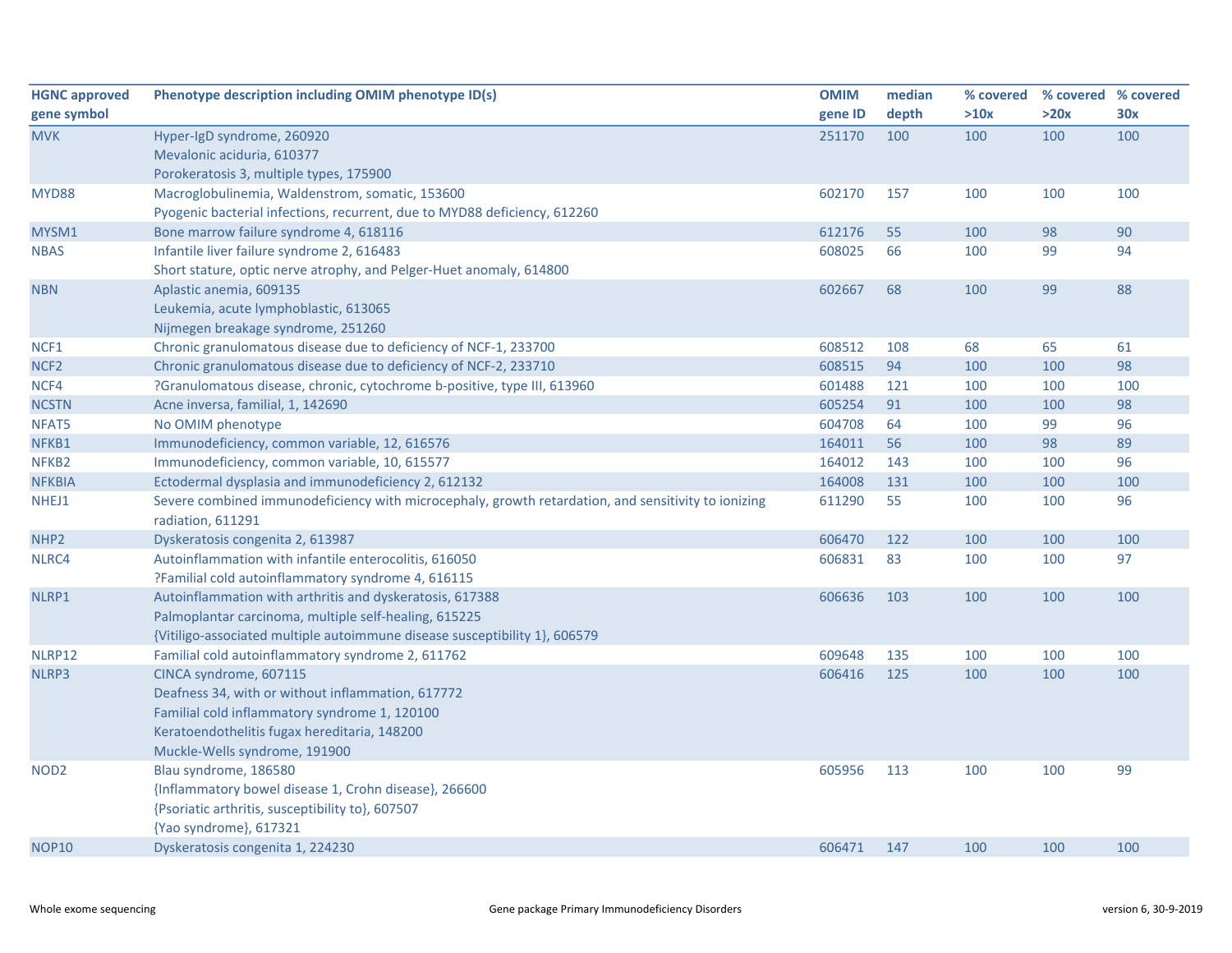| <b>HGNC approved</b> | Phenotype description including OMIM phenotype ID(s)                                                          | <b>OMIM</b> | median | % covered |      | % covered % covered |
|----------------------|---------------------------------------------------------------------------------------------------------------|-------------|--------|-----------|------|---------------------|
| gene symbol          |                                                                                                               | gene ID     | depth  | >10x      | >20x | 30x                 |
| <b>NRAS</b>          | Colorectal cancer, somatic, 114500                                                                            | 164790      | 63     | 100       | 100  | 98                  |
|                      | Epidermal nevus, somatic, 162900                                                                              |             |        |           |      |                     |
|                      | Melanocytic nevus syndrome, congenital, somatic, 137550                                                       |             |        |           |      |                     |
|                      | Neurocutaneous melanosis, somatic, 249400                                                                     |             |        |           |      |                     |
|                      | Noonan syndrome 6, 613224                                                                                     |             |        |           |      |                     |
|                      | ?RAS-associated autoimmune lymphoproliferative syndrome type IV, somatic, 614470                              |             |        |           |      |                     |
|                      | Schimmelpenning-Feuerstein-Mims syndrome, somatic mosaic, 163200                                              |             |        |           |      |                     |
|                      | Thyroid carcinoma, follicular, somatic, 188470                                                                |             |        |           |      |                     |
| NSMCE3               | Lung disease, immunodeficiency, and chromosome breakage syndrome, 617241                                      | 608243      | 161    | 100       | 100  | 100                 |
| ORAI1                | Immunodeficiency 9, 612782                                                                                    | 610277      | 175    | 99        | 99   | 97                  |
|                      | Myopathy, tubular aggregate, 2, 615883                                                                        |             |        |           |      |                     |
| OSTM1                | Osteopetrosis 5, 259720                                                                                       | 607649      | 79     | 100       | 100  | 97                  |
| <b>OTULIN</b>        | Autoinflammation, panniculitis, and dermatosis syndrome, 617099                                               | 615712      | 70     | 97        | 91   | 82                  |
| <b>PARN</b>          | Dyskeratosis congenita 6, 616353                                                                              | 604212      | 59     | 100       | 99   | 92                  |
|                      | Pulmonary fibrosis and/or bone marrow failure, telomere-related, 4, 616371                                    |             |        |           |      |                     |
| PAX5                 | {Leukemia, acute lymphoblastic, susceptibility to, 3}, 615545                                                 | 167414      | 106    | 100       | 100  | 95                  |
| PBX1                 | Congenital anomalies of kidney and urinary tract syndrome with or without hearing loss, abnormal ears, or     | 176310      | 72     | 100       | 100  | 98                  |
|                      | developmental delay, 617641                                                                                   |             |        |           |      |                     |
| <b>PCCA</b>          | Propionicacidemia, 606054                                                                                     | 232000      | 68     | 100       | 100  | 95                  |
| <b>PCCB</b>          | Propionicacidemia, 606054                                                                                     | 232050      | 72     | 100       | 98   | 95                  |
| <b>PEPD</b>          | Prolidase deficiency, 170100                                                                                  | 613230      | 100    | 100       | 100  | 98                  |
| PGM3                 | Immunodeficiency 23, 615816                                                                                   | 172100      | 88     | 100       | 100  | 98                  |
| <b>PIGA</b>          | Multiple congenital anomalies-hypotonia-seizures syndrome 2, 300868                                           | 311770      | 67     | 100       | 100  | 97                  |
|                      | Paroxysmal nocturnal hemoglobinuria, somatic, 300818                                                          |             |        |           |      |                     |
| PIK3CD               | Immunodeficiency 14, 615513                                                                                   | 602839      | 137    | 100       | 99   | 98                  |
| PIK3R1               | ?Agammaglobulinemia 7, 615214                                                                                 | 171833      | 80     | 100       | 100  | 97                  |
|                      | Immunodeficiency 36, 616005                                                                                   |             |        |           |      |                     |
|                      | SHORT syndrome, 269880                                                                                        |             |        |           |      |                     |
| PLCG <sub>2</sub>    | Autoinflammation, antibody deficiency, and immune dysregulation syndrome, 614878                              | 600220      | 107    | 100       | 100  | 99                  |
|                      | Familial cold autoinflammatory syndrome 3, 614468                                                             |             |        |           |      |                     |
| PLEKHM1              | Osteopetrosis 3, 618107                                                                                       | 611466      | 174    | 100       | 100  | 99                  |
|                      | ?Osteopetrosis 6, 611497                                                                                      |             |        |           |      |                     |
| PLG                  | Dysplasminogenemia, 217090                                                                                    | 173350      | 81     | 100       | 100  | 98                  |
|                      | Plasminogen deficiency, type I, 217090                                                                        |             |        |           |      |                     |
| PMM <sub>2</sub>     | Congenital disorder of glycosylation, type Ia, 212065                                                         | 601785      | 72     | 100       | 100  | 97                  |
| <b>PNP</b>           | Immunodeficiency due to purine nucleoside phosphorylase deficiency, 613179                                    | 164050      | 70     | 100       | 100  | 97                  |
| POLA1                | Pigmentary disorder, reticulate, with systemic manifestations, 301220<br>Van Esch-O'Driscoll syndrome, 301030 | 312040      | 44     | 99        | 92   | 77                  |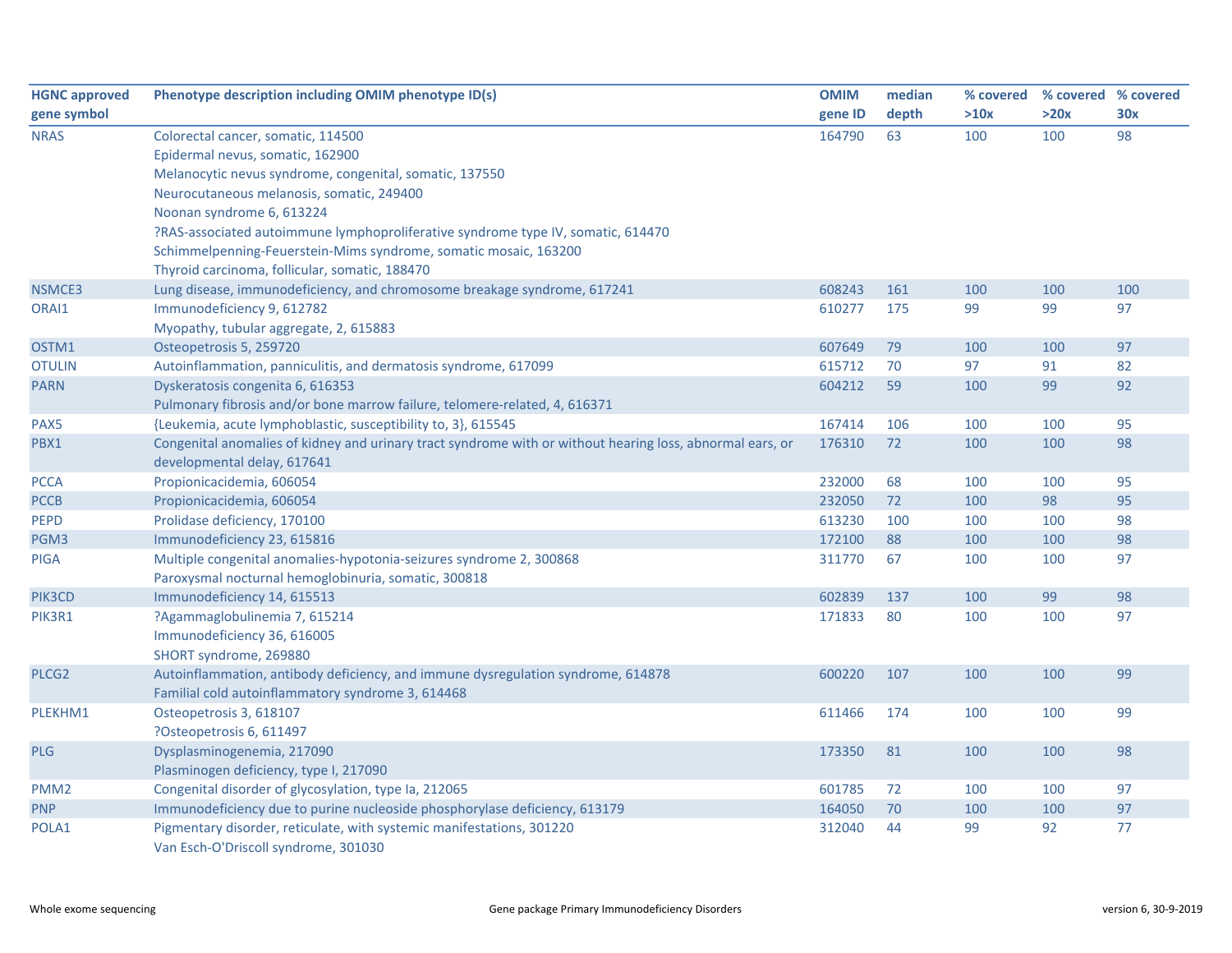| <b>HGNC approved</b> | Phenotype description including OMIM phenotype ID(s)                                                   | <b>OMIM</b> | median | % covered | % covered % covered |     |
|----------------------|--------------------------------------------------------------------------------------------------------|-------------|--------|-----------|---------------------|-----|
| gene symbol          |                                                                                                        | gene ID     | depth  | >10x      | >20x                | 30x |
| POLE <sub>2</sub>    | No OMIM phenotype                                                                                      | 602670      | 40     | 99        | 92                  | 69  |
| <b>POMP</b>          | Keratosis linearis with ichthyosis congenita and sclerosing keratoderma, 601952                        | 613386      | 45     | 100       | 100                 | 87  |
|                      | Proteasome-associated autoinflammatory syndrome 2, 618048                                              |             |        |           |                     |     |
| POT <sub>1</sub>     | {Glioma susceptibility 9}, 616568                                                                      | 606478      | 71     | 100       | 99                  | 94  |
|                      | {Melanoma, cutaneous malignant, susceptibility to, 10}, 615848                                         |             |        |           |                     |     |
| PRF1                 | Aplastic anemia, 609135                                                                                | 170280      | 120    | 100       | 100                 | 100 |
|                      | Hemophagocytic lymphohistiocytosis, familial, 2, 603553                                                |             |        |           |                     |     |
|                      | Lymphoma, non-Hodgkin, 605027                                                                          |             |        |           |                     |     |
| <b>PRKCD</b>         | Autoimmune lymphoproliferative syndrome, type III, 615559                                              | 176977      | 115    | 100       | 100                 | 100 |
| <b>PRKDC</b>         | Immunodeficiency 26, with or without neurologic abnormalities, 615966                                  | 600899      | 73     | 100       | 99                  | 94  |
| PRPS1                | Arts syndrome, 301835                                                                                  | 311850      | 50     | 100       | 99                  | 90  |
|                      | Charcot-Marie-Tooth disease recessive, 5, 311070                                                       |             |        |           |                     |     |
|                      | Deafness 1, 304500                                                                                     |             |        |           |                     |     |
|                      | Gout, PRPS-related, 300661                                                                             |             |        |           |                     |     |
|                      | Phosphoribosylpyrophosphate synthetase superactivity, 300661                                           |             |        |           |                     |     |
| <b>PSENEN</b>        | Acne inversa, familial, 2, with or without Dowling-Degos disease, 613736                               | 607632      | 88     | 100       | 100                 | 100 |
| PSMA3                | No OMIM phenotype                                                                                      | 176843      | 53     | 100       | 99                  | 87  |
| PSMB4                | ?Proteasome-associated autoinflammatory syndrome 3 and digenic forms, 617591                           | 602177      | 73     | 100       | 100                 | 100 |
| PSMB8                | Proteasome-associated autoinflammatory syndrome 1 and digenic forms, 256040                            | 177046      | 124    | 100       | 100                 | 100 |
| PSMB9                | ?Proteasome-associated autoinflammatory syndrome 3, digenic, 617591                                    | 177045      | 59     | 100       | 90                  | 90  |
| PSMG2                | No OMIM phenotype                                                                                      | 609702      | 58     | 100       | 99                  | 86  |
| PSTPIP1              | Pyogenic sterile arthritis, pyoderma gangrenosum, and acne, 604416                                     | 606347      | 109    | 100       | 100                 | 99  |
| PTPN22               | {Diabetes, type 1, susceptibility to}, 222100                                                          | 600716      | 54     | 100       | 99                  | 92  |
|                      | {Rheumatoid arthritis, susceptibility to}, 180300                                                      |             |        |           |                     |     |
|                      | {Systemic lupus erythematosus susceptibility to}, 152700                                               |             |        |           |                     |     |
| <b>PTPRC</b>         | {Hepatitis C virus, susceptibility to}, 609532                                                         | 151460      | 73     | 100       | 99                  | 95  |
|                      | Severe combined immunodeficiency, T cell-negative, B-cell/natural killer-cell positive, 608971         |             |        |           |                     |     |
| RAB27A               | Griscelli syndrome, type 2, 607624                                                                     | 603868      | 54     | 100       | 100                 | 91  |
| RAC <sub>2</sub>     | Neutrophil immunodeficiency syndrome, 608203                                                           | 602049      | 99     | 100       | 100                 | 100 |
| RAG1                 | Alpha/beta T-cell lymphopenia with gamma/delta T-cell expansion, severe cytomegalovirus infection, and | 179615      | 101    | 100       | 100                 | 100 |
|                      | autoimmunity, 609889                                                                                   |             |        |           |                     |     |
|                      | Combined cellular and humoral immune defects with granulomas, 233650                                   |             |        |           |                     |     |
|                      | Omenn syndrome, 603554                                                                                 |             |        |           |                     |     |
|                      | Severe combined immunodeficiency, B cell-negative, 601457                                              |             |        |           |                     |     |
| RAG2                 | Combined cellular and humoral immune defects with granulomas, 233650                                   | 179616      | 71     | 100       | 100                 | 100 |
|                      | Omenn syndrome, 603554                                                                                 |             |        |           |                     |     |
|                      | Severe combined immunodeficiency, B cell-negative, 601457                                              |             |        |           |                     |     |
| RANBP2               | {Encephalopathy, acute, infection-induced, 3, susceptibility to}, 608033                               | 601181      | 112    | 100       | 100                 | 99  |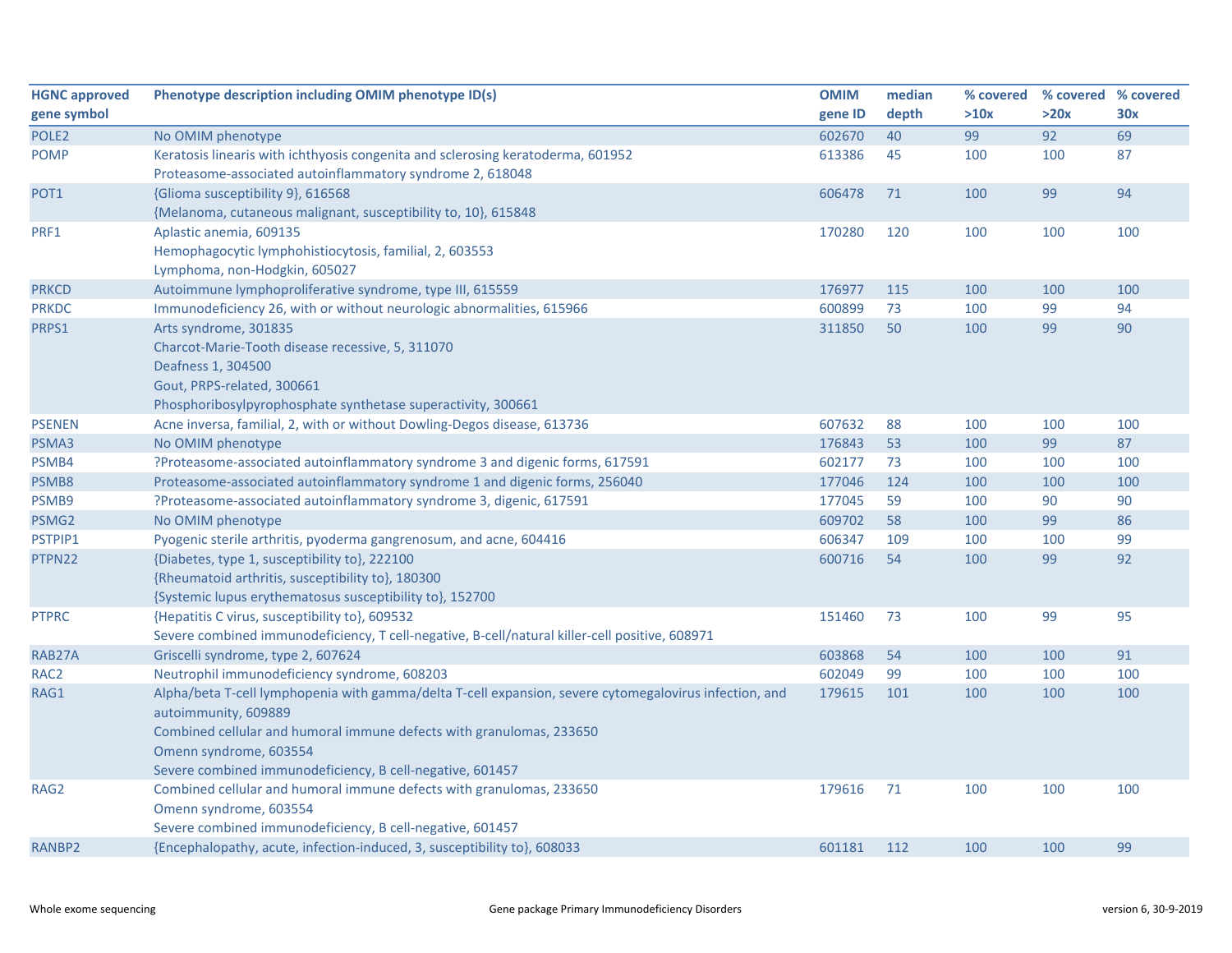| <b>HGNC approved</b> | Phenotype description including OMIM phenotype ID(s)                                       | <b>OMIM</b> | median           | % covered | % covered % covered |     |
|----------------------|--------------------------------------------------------------------------------------------|-------------|------------------|-----------|---------------------|-----|
| gene symbol          |                                                                                            | gene ID     | depth            | >10x      | >20x                | 30x |
| RASGRP1              | Immunodeficiency 64, 618534                                                                | 603962      | 70               | 100       | 100                 | 98  |
| RASGRP2              | ?Bleeding disorder, platelet-type, 18, 615888                                              | 605577      | 93               | 100       | 100                 | 100 |
| RBCK1                | Polyglucosan body myopathy 1 with or without immunodeficiency, 615895                      | 610924      | 135              | 100       | 100                 | 99  |
| RECQL4               | Baller-Gerold syndrome, 218600                                                             | 603780      | 148              | 100       | 100                 | 99  |
|                      | RAPADILINO syndrome, 266280                                                                |             |                  |           |                     |     |
|                      | Rothmund-Thomson syndrome, 268400                                                          |             |                  |           |                     |     |
| <b>RELB</b>          | ?Immunodeficiency 53, 617585                                                               | 604758      | 88               | 100       | 98                  | 93  |
| RFX5                 | Bare lymphocyte syndrome, type II, complementation group C, 209920                         | 601863      | 100              | 100       | 100                 | 98  |
|                      | Bare lymphocyte syndrome, type II, complementation group E, 209920                         |             |                  |           |                     |     |
| <b>RFXANK</b>        | MHC class II deficiency, complementation group B, 209920                                   | 603200      | 118              | 100       | 100                 | 100 |
| <b>RFXAP</b>         | Bare lymphocyte syndrome, type II, complementation group D, 209920                         | 601861      | 148              | 100       | 100                 | 100 |
| <b>RHOH</b>          | {?Epidermodysplasia verruciformis, susceptibility to, 4}, 618307                           | 602037      | 101              | 100       | 100                 | 100 |
| RIPK1                | Immunodeficiency 57, 618108                                                                | 603453      | 54               | 100       | 97                  | 91  |
| <b>RMRP</b>          | Anauxetic dysplasia 1, 607095                                                              | 157660      | No coverage data |           |                     |     |
|                      | Cartilage-hair hypoplasia, 250250                                                          |             |                  |           |                     |     |
|                      | Metaphyseal dysplasia without hypotrichosis, 250460                                        |             |                  |           |                     |     |
| RNASEH2A             | Aicardi-Goutieres syndrome 4, 610333                                                       | 606034      | 109              | 100       | 100                 | 100 |
| RNASEH2B             | Aicardi-Goutieres syndrome 2, 610181                                                       | 610326      | 62               | 100       | 98                  | 88  |
| RNASEH2C             | Aicardi-Goutieres syndrome 3, 610329                                                       | 610330      | 323              | 100       | 100                 | 100 |
| <b>RNF168</b>        | RIDDLE syndrome, 611943                                                                    | 612688      | 93               | 100       | 100                 | 99  |
| <b>RNF31</b>         | No OMIM phenotype                                                                          | 612487      | 121              | 100       | 100                 | 99  |
| RNU4ATAC             | Microcephalic osteodysplastic primordial dwarfism, type I, 210710                          | 601428      | No coverage data |           |                     |     |
|                      | Roifman syndrome, 616651                                                                   |             |                  |           |                     |     |
| <b>RORC</b>          | Immunodeficiency 42, 616622                                                                | 602943      | 97               | 100       | 100                 | 99  |
| <b>RPSA</b>          | Asplenia, isolated congenital, 271400                                                      | 150370      | 84               | 100       | 100                 | 100 |
| RSPH9                | Ciliary dyskinesia, primary, 12, 612650                                                    | 612648      | 125              | 100       | 100                 | 100 |
| RTEL1                | Dyskeratosis congenita 4, 615190                                                           | 608833      | 131              | 100       | 100                 | 99  |
|                      | Dyskeratosis congenita 5, 615190                                                           |             |                  |           |                     |     |
|                      | Pulmonary fibrosis and/or bone marrow failure, telomere-related, 3, 616373                 |             |                  |           |                     |     |
| SAMD9                | MIRAGE syndrome, 617053                                                                    | 610456      | 68               | 100       | 100                 | 100 |
|                      | Tumoral calcinosis, familial, normophosphatemic, 610455                                    |             |                  |           |                     |     |
| SAMD9L               | Ataxia-pancytopenia syndrome, 159550                                                       | 611170      | 63               | 100       | 100                 | 99  |
| SAMHD1               | Aicardi-Goutieres syndrome 5, 612952                                                       | 606754      | 64               | 100       | 99                  | 88  |
|                      | ?Chilblain lupus 2, 614415                                                                 |             |                  |           |                     |     |
| <b>SBDS</b>          | {Aplastic anemia, susceptibility to}, 609135                                               | 607444      | 79               | 100       | 100                 | 99  |
|                      | Shwachman-Diamond syndrome, 260400                                                         |             |                  |           |                     |     |
| SEMA3E               | ?CHARGE syndrome, 214800                                                                   | 608166      | 64               | 100       | 100                 | 94  |
| SERAC1               | 3-methylglutaconic aciduria with deafness, encephalopathy, and Leigh-like syndrome, 614739 | 614725      | 65               | 100       | 99                  | 86  |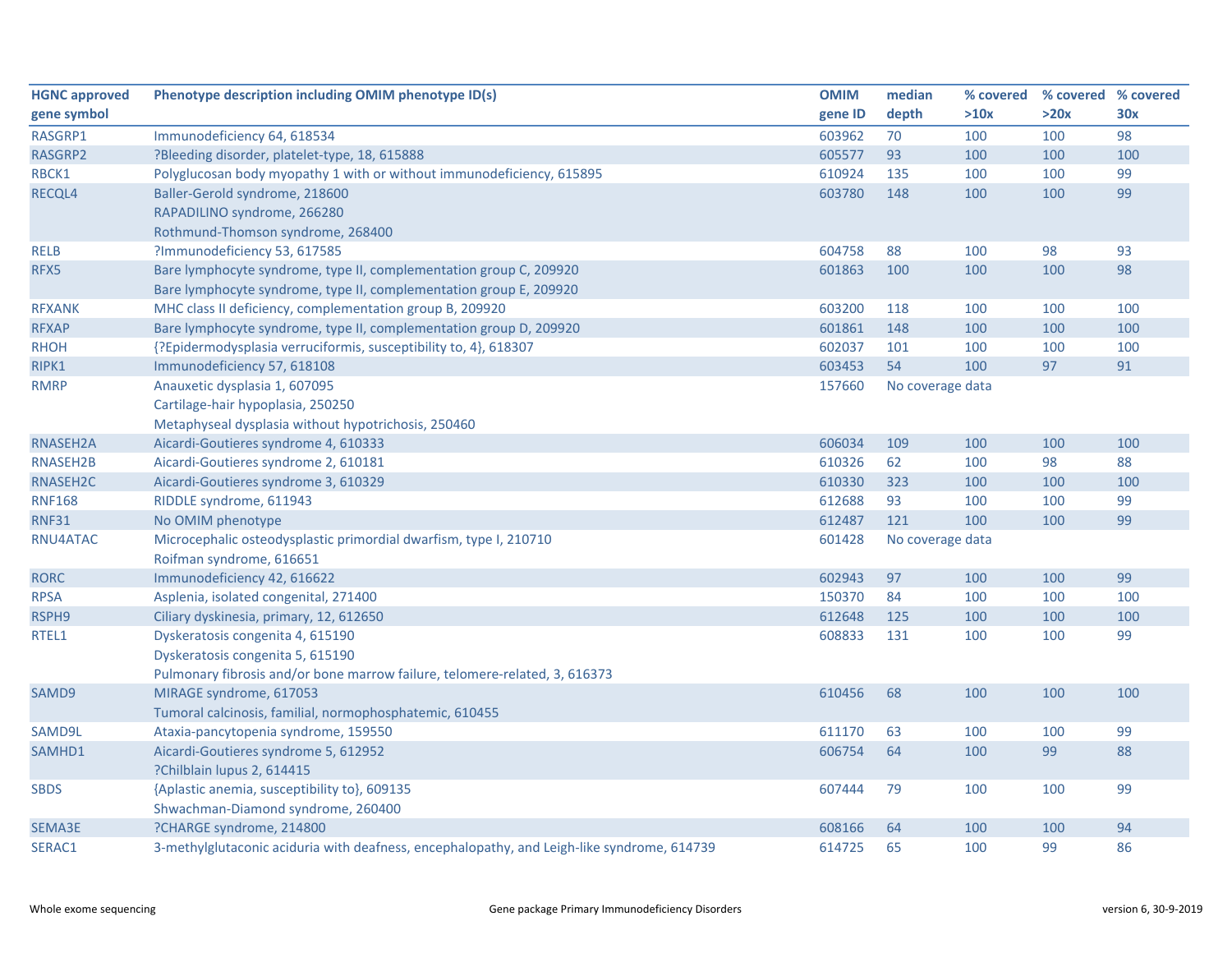| <b>HGNC approved</b> | Phenotype description including OMIM phenotype ID(s)             | <b>OMIM</b> | median | % covered | % covered % covered |     |
|----------------------|------------------------------------------------------------------|-------------|--------|-----------|---------------------|-----|
| gene symbol          |                                                                  | gene ID     | depth  | >10x      | >20x                | 30x |
| SERPING1             | Angioedema, hereditary, types I and II, 106100                   | 606860      | 112    | 100       | 100                 | 99  |
|                      | Complement component 4, partial deficiency of, 120790            |             |        |           |                     |     |
| <b>SH2B3</b>         | Erythrocytosis, somatic, 133100                                  | 605093      | 115    | 100       | 100                 | 100 |
|                      | Myelofibrosis, somatic, 254450                                   |             |        |           |                     |     |
|                      | Thrombocythemia, somatic, 187950                                 |             |        |           |                     |     |
| SH2D1A               | Lymphoproliferative syndrome, 1, 308240                          | 300490      | 56     | 100       | 98                  | 83  |
| SH3BP2               | Cherubism, 118400                                                | 602104      | 127    | 91        | 91                  | 91  |
| SKIV2L               | Trichohepatoenteric syndrome 2, 614602                           | 600478      | 124    | 100       | 100                 | 100 |
| <b>SLC29A3</b>       | Histiocytosis-lymphadenopathy plus syndrome, 602782              | 612373      | 152    | 100       | 99                  | 99  |
| <b>SLC35A1</b>       | Congenital disorder of glycosylation, type IIf, 603585           | 605634      | 66     | 100       | 100                 | 97  |
| <b>SLC35C1</b>       | Congenital disorder of glycosylation, type IIc, 266265           | 605881      | 146    | 100       | 100                 | 100 |
| <b>SLC37A4</b>       | Glycogen storage disease Ib, 232220                              | 602671      | 96     | 100       | 100                 | 95  |
|                      | Glycogen storage disease Ic, 232240                              |             |        |           |                     |     |
| <b>SLC39A4</b>       | Acrodermatitis enteropathica, 201100                             | 607059      | 125    | 100       | 100                 | 100 |
| <b>SLC46A1</b>       | Folate malabsorption, hereditary, 229050                         | 611672      | 121    | 100       | 100                 | 98  |
| SMARCAL1             | Schimke immunoosseous dysplasia, 242900                          | 606622      | 88     | 100       | 100                 | 98  |
| SMARCD2              | Specific granule deficiency 2, 617475                            | 601736      | 77     | 87        | 86                  | 84  |
| <b>SNX10</b>         | Osteopetrosis 8, 615085                                          | 614780      | 77     | 100       | 100                 | 98  |
| SOCS4                | No OMIM phenotype                                                | 616337      | 78     | 100       | 100                 | 100 |
| SP110                | Hepatic venoocclusive disease with immunodeficiency, 235550      | 604457      | 61     | 100       | 100                 | 96  |
|                      | {Mycobacterium tuberculosis, susceptibility to}, 607948          |             |        |           |                     |     |
| SPINK5               | Netherton syndrome, 256500                                       | 605010      | 66     | 100       | 99                  | 95  |
| SPPL2A               | No OMIM phenotype                                                | 608238      | 32     | 92        | 71                  | 46  |
| <b>SRP54</b>         | No OMIM phenotype                                                | 604857      | 56     | 100       | 97                  | 89  |
| STAT1                | Immunodeficiency 31A, mycobacteriosis, 614892                    | 600555      | 64     | 100       | 99                  | 94  |
|                      | Immunodeficiency 31B, mycobacterial and viral infections, 613796 |             |        |           |                     |     |
|                      | Immunodeficiency 31C, 614162                                     |             |        |           |                     |     |
| STAT <sub>2</sub>    | Immunodeficiency 44, 616636                                      | 600556      | 87     | 100       | 100                 | 97  |
| STAT3                | Autoimmune disease, multisystem, infantile-onset, 1, 615952      | 102582      | 90     | 100       | 100                 | 99  |
|                      | Hyper-IgE recurrent infection syndrome, 147060                   |             |        |           |                     |     |
| STAT4                | {Systemic lupus erythematosus, susceptibility to, 11}, 612253    | 600558      | 63     | 100       | 99                  | 93  |
| STAT5B               | Growth hormone insensitivity with immunodeficiency, 245590       | 604260      | 107    | 100       | 100                 | 97  |
|                      | Leukemia, acute promyelocytic, somatic, 102578                   |             |        |           |                     |     |
| STAT6                | No OMIM phenotype                                                | 601512      | 95     | 100       | 100                 | 98  |
| STIM1                | Immunodeficiency 10, 612783                                      | 605921      | 95     | 100       | 100                 | 99  |
|                      | Myopathy, tubular aggregate, 1, 160565                           |             |        |           |                     |     |
|                      | Stormorken syndrome, 185070                                      |             |        |           |                     |     |
| STING1               | STING-associated vasculopathy, infantile-onset, 615934           | 612374      | 122    | 100       | 100                 | 100 |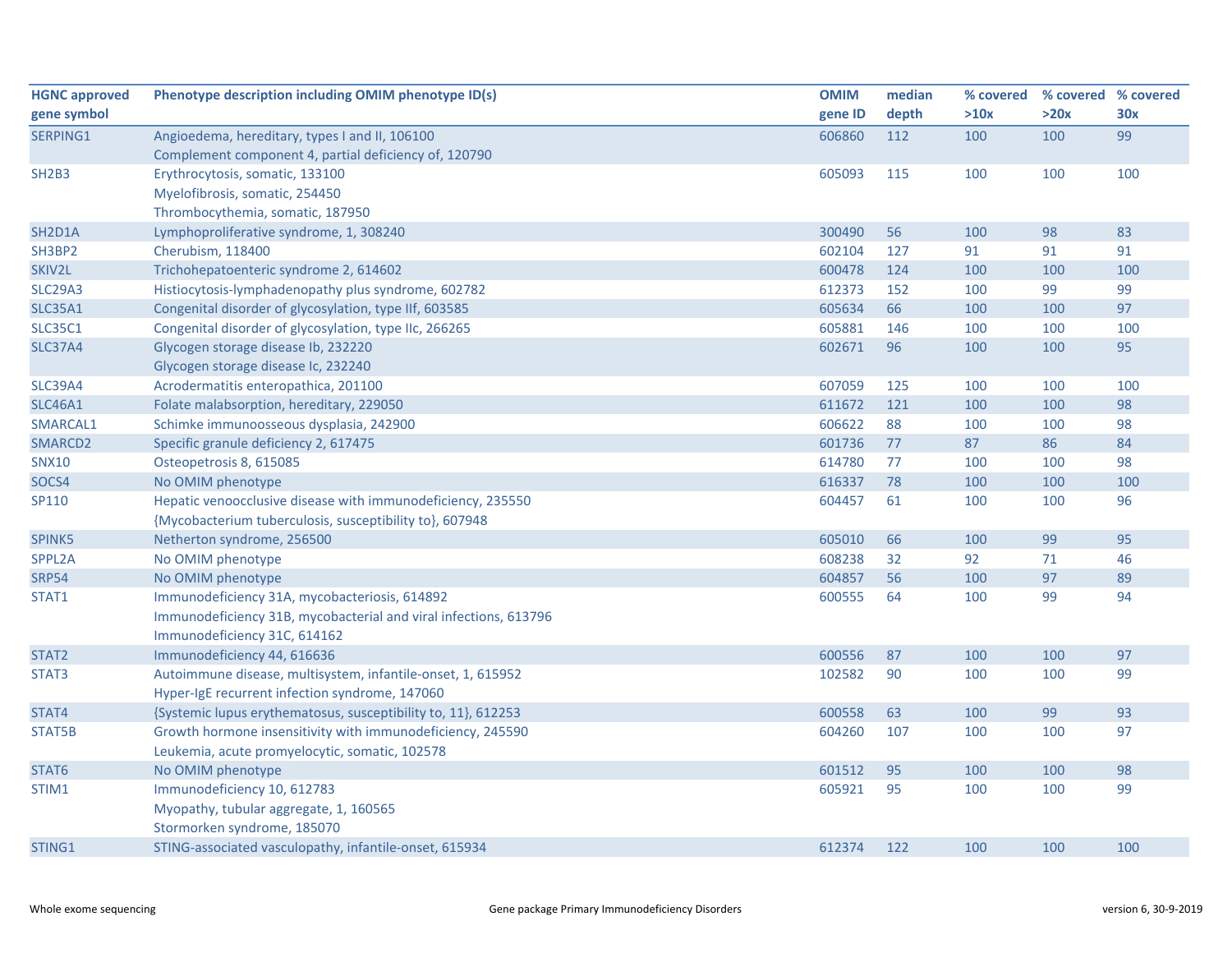| <b>HGNC approved</b> | Phenotype description including OMIM phenotype ID(s)                                           | <b>OMIM</b> | median           | % covered | % covered % covered |     |
|----------------------|------------------------------------------------------------------------------------------------|-------------|------------------|-----------|---------------------|-----|
| gene symbol          |                                                                                                | gene ID     | depth            | >10x      | >20x                | 30x |
| STK4                 | T-cell immunodeficiency, recurrent infections, autoimmunity, and cardiac malformations, 614868 | 604965      | 82               | 100       | 100                 | 99  |
| STN1                 | Cerebroretinal microangiopathy with calcifications and cysts 2, 617341                         | 613128      | 62               | 100       | 97                  | 90  |
| <b>STX11</b>         | Hemophagocytic lymphohistiocytosis, familial, 4, 603552                                        | 605014      | 308              | 100       | 100                 | 100 |
| STXBP2               | Hemophagocytic lymphohistiocytosis, familial, 5, 613101                                        | 601717      | 121              | 100       | 100                 | 100 |
| TAP1                 | Bare lymphocyte syndrome, type I, 604571                                                       | 170260      | 125              | 100       | 100                 | 100 |
| TAP2                 | Bare lymphocyte syndrome, type I, due to TAP2 deficiency, 604571                               | 170261      | 106              | 100       | 100                 | 100 |
| <b>TAPBP</b>         | Bare lymphocyte syndrome, type I, 604571                                                       | 601962      | 106              | 100       | 100                 | 100 |
| <b>TAZ</b>           | Barth syndrome, 302060                                                                         | 300394      | 97               | 100       | 98                  | 90  |
| TBX1                 | Conotruncal anomaly face syndrome, 217095                                                      | 602054      | 94               | 94        | 85                  | 80  |
|                      | DiGeorge syndrome, 188400                                                                      |             |                  |           |                     |     |
|                      | Tetralogy of Fallot, 187500                                                                    |             |                  |           |                     |     |
|                      | Velocardiofacial syndrome, 192430                                                              |             |                  |           |                     |     |
| TCF3                 | Agammaglobulinemia 8, 616941                                                                   | 147141      | 81               | 100       | 100                 | 96  |
| TCIRG1               | Osteopetrosis 1, 259700                                                                        | 604592      | 117              | 100       | 100                 | 97  |
| TCN <sub>2</sub>     | Transcobalamin II deficiency, 275350                                                           | 613441      | 118              | 100       | 100                 | 100 |
| <b>TERC</b>          | {Aplastic anemia}, 614743                                                                      | 602322      | No coverage data |           |                     |     |
|                      | Dyskeratosis congenita 1, 127550                                                               |             |                  |           |                     |     |
|                      | {Pulmonary fibrosis, idiopathic, susceptibility to}, 614743                                    |             |                  |           |                     |     |
| <b>TERT</b>          | {Dyskeratosis congenita 2}, 613989                                                             | 187270      | 136              | 100       | 100                 | 99  |
|                      | {Dyskeratosis congenita 4}, 613989                                                             |             |                  |           |                     |     |
|                      | {Leukemia, acute myeloid}, 601626                                                              |             |                  |           |                     |     |
|                      | {Melanoma, cutaneous malignant, 9}, 615134                                                     |             |                  |           |                     |     |
|                      | {Pulmonary fibrosis and/or bone marrow failure, telomere-related, 1}, 614742                   |             |                  |           |                     |     |
| <b>TFRC</b>          | Immunodeficiency 46, 616740                                                                    | 190010      | 58               | 100       | 99                  | 93  |
| <b>THBD</b>          | {Hemolytic uremic syndrome, atypical, susceptibility to, 6}, 612926                            | 188040      | 195              | 100       | 100                 | 100 |
|                      | Thrombophilia due to thrombomodulin defect, 614486                                             |             |                  |           |                     |     |
| TICAM1               | {Encephalopathy, acute, infection-induced (herpes-specific), susceptibility to, 6}, 614850     | 607601      | 127              | 100       | 100                 | 98  |
| TINF <sub>2</sub>    | Dyskeratosis congenita 3, 613990                                                               | 604319      | 155              | 100       | 100                 | 100 |
|                      | Revesz syndrome, 268130                                                                        |             |                  |           |                     |     |
| <b>TIRAP</b>         | {Bacteremia, protection against}, 614382                                                       | 606252      | 158              | 100       | 100                 | 100 |
|                      | {Malaria, protection against}, 611162                                                          |             |                  |           |                     |     |
|                      | {Pneumococcal disease, invasive, protection against}, 610799                                   |             |                  |           |                     |     |
|                      | {Tuberculosis, protection against}, 607948                                                     |             |                  |           |                     |     |
| TLR3                 | {Encephalopathy, acute, infection-induced (herpes-specific), susceptibility to, 2}, 613002     | 603029      | 66               | 100       | 100                 | 99  |
|                      | {HIV1 infection, resistance to}, 609423                                                        |             |                  |           |                     |     |
| TLR4                 | No OMIM phenotype                                                                              | 603030      | 61               | 100       | 100                 | 99  |
| TMC6                 | Epidermodysplasia verruciformis, 226400                                                        | 605828      | 86               | 100       | 100                 | 97  |
| TMC8                 | Epidermodysplasia verruciformis 2, 618231                                                      | 605829      | 118              | 100       | 100                 | 100 |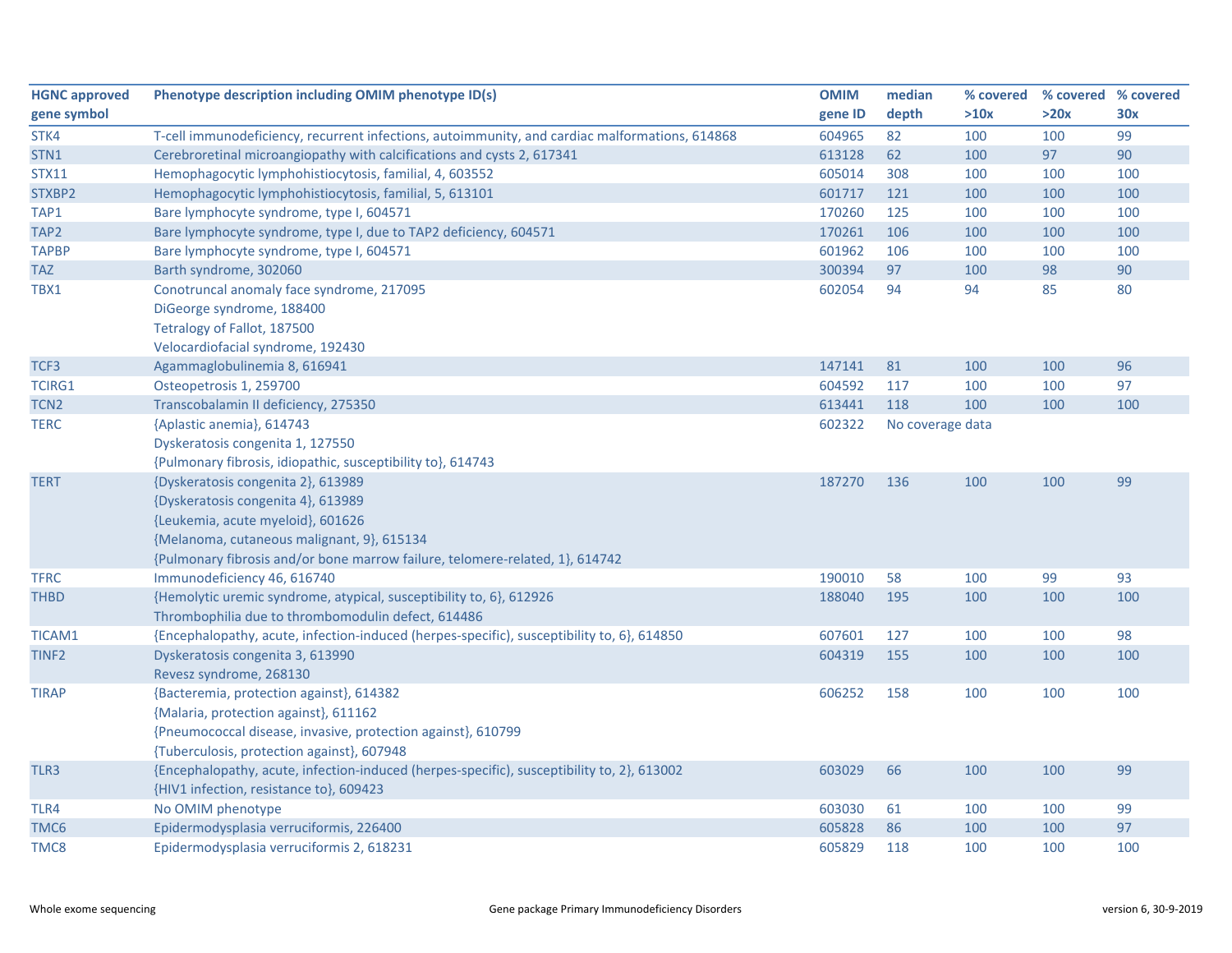| <b>HGNC approved</b> | Phenotype description including OMIM phenotype ID(s)                                                | <b>OMIM</b> | median | % covered | % covered % covered |     |
|----------------------|-----------------------------------------------------------------------------------------------------|-------------|--------|-----------|---------------------|-----|
| gene symbol          |                                                                                                     | gene ID     | depth  | >10x      | >20x                | 30x |
| <b>TNFAIP3</b>       | Autoinflammatory syndrome, familial, Behcet-like, 616744                                            | 191163      | 106    | 100       | 99                  | 96  |
| TNFRSF11A            | Osteolysis, familial expansile, 174810                                                              | 603499      | 97     | 95        | 95                  | 95  |
|                      | Osteopetrosis 7, 612301                                                                             |             |        |           |                     |     |
|                      | {Paget disease of bone 2, early-onset}, 602080                                                      |             |        |           |                     |     |
| TNFRSF13B            | Immunodeficiency, common variable, 2, 240500                                                        | 604907      | 106    | 100       | 100                 | 100 |
|                      | Immunoglobulin A deficiency 2, 609529                                                               |             |        |           |                     |     |
| TNFRSF13C            | Immunodeficiency, common variable, 4, 613494                                                        | 606269      | 78     | 100       | 91                  | 73  |
| TNFRSF1A             | {Multiple sclerosis, susceptibility to, 5}, 614810                                                  | 191190      | 97     | 100       | 98                  | 94  |
|                      | Periodic fever, familial, 142680                                                                    |             |        |           |                     |     |
| TNFRSF4              | ?Immunodeficiency 16, 615593                                                                        | 600315      | 61     | 99        | 89                  | 82  |
| TNFSF11              | Osteopetrosis 2, 259710                                                                             | 602642      | 56     | 100       | 100                 | 94  |
| TNFSF12              | No OMIM phenotype                                                                                   | 602695      | 68     | 100       | 97                  | 92  |
| TOM1                 | No OMIM phenotype                                                                                   | 604700      | 115    | 100       | 100                 | 100 |
| TPP <sub>2</sub>     | No OMIM phenotype                                                                                   | 190470      | 58     | 100       | 99                  | 91  |
| TRAF3                | {?Encephalopathy, acute, infection-induced (herpes-specific), susceptibility to, 5}, 614849         | 601896      | 102    | 100       | 100                 | 100 |
| TRAF3IP2             | ?Candidiasis, familial, 8, 615527                                                                   | 607043      | 94     | 100       | 100                 | 99  |
|                      | {Psoriasis susceptibility 13}, 614070                                                               |             |        |           |                     |     |
| TREX1                | Aicardi-Goutieres syndrome 1, dominant and recessive, 225750                                        | 606609      | 234    | 100       | 100                 | 100 |
|                      | Chilblain lupus, 610448                                                                             |             |        |           |                     |     |
|                      | {Systemic lupus erythematosus, susceptibility to}, 152700                                           |             |        |           |                     |     |
|                      | Vasculopathy, retinal, with cerebral leukodystrophy, 192315                                         |             |        |           |                     |     |
| TRNT1                | Retinitis pigmentosa and erythrocytic microcytosis, 616959                                          | 612907      | 68     | 100       | 99                  | 92  |
|                      | Sideroblastic anemia with B-cell immunodeficiency, periodic fevers, and developmental delay, 616084 |             |        |           |                     |     |
| TTC37                | Trichohepatoenteric syndrome 1, 222470                                                              | 614589      | 58     | 100       | 99                  | 93  |
| TTC7A                | Gastrointestinal defects and immunodeficiency syndrome, 243150                                      | 609332      | 110    | 100       | 100                 | 99  |
| TYK2                 | Immunodeficiency 35, 611521                                                                         | 176941      | 128    | 100       | 100                 | 99  |
| UNC13D               | Hemophagocytic lymphohistiocytosis, familial, 3, 608898                                             | 608897      | 100    | 100       | 100                 | 100 |
| <b>UNC93B1</b>       | {Encephalopathy, acute, infection-induced (herpes-specific), susceptibility to, 1}, 610551          | 608204      | 69     | 96        | 87                  | 76  |
| <b>UNG</b>           | Immunodeficiency with hyper IgM, type 5, 608106                                                     | 191525      | 104    | 100       | 100                 | 100 |
| USB1                 | Poikiloderma with neutropenia, 604173                                                               | 613276      | 93     | 100       | 100                 | 99  |
| <b>USP18</b>         | Pseudo-TORCH syndrome 2, 617397                                                                     | 607057      | 117    | 95        | 95                  | 93  |
| VAV1                 | No OMIM phenotype                                                                                   | 164875      | 98     | 100       | 100                 | 95  |
| VPS13B               | Cohen syndrome, 216550                                                                              | 607817      | 75     | 100       | 99                  | 96  |
| <b>VPS45</b>         | Neutropenia, severe congenital, 5, 615285                                                           | 610035      | 74     | 100       | 100                 | 98  |
| <b>WAS</b>           | Neutropenia, severe congenital, 300299                                                              | 300392      | 66     | 97        | 84                  | 76  |
|                      | Thrombocytopenia, 313900                                                                            |             |        |           |                     |     |
|                      | Thrombocytopenia, intermittent, 313900                                                              |             |        |           |                     |     |
|                      | Wiskott-Aldrich syndrome, 301000                                                                    |             |        |           |                     |     |